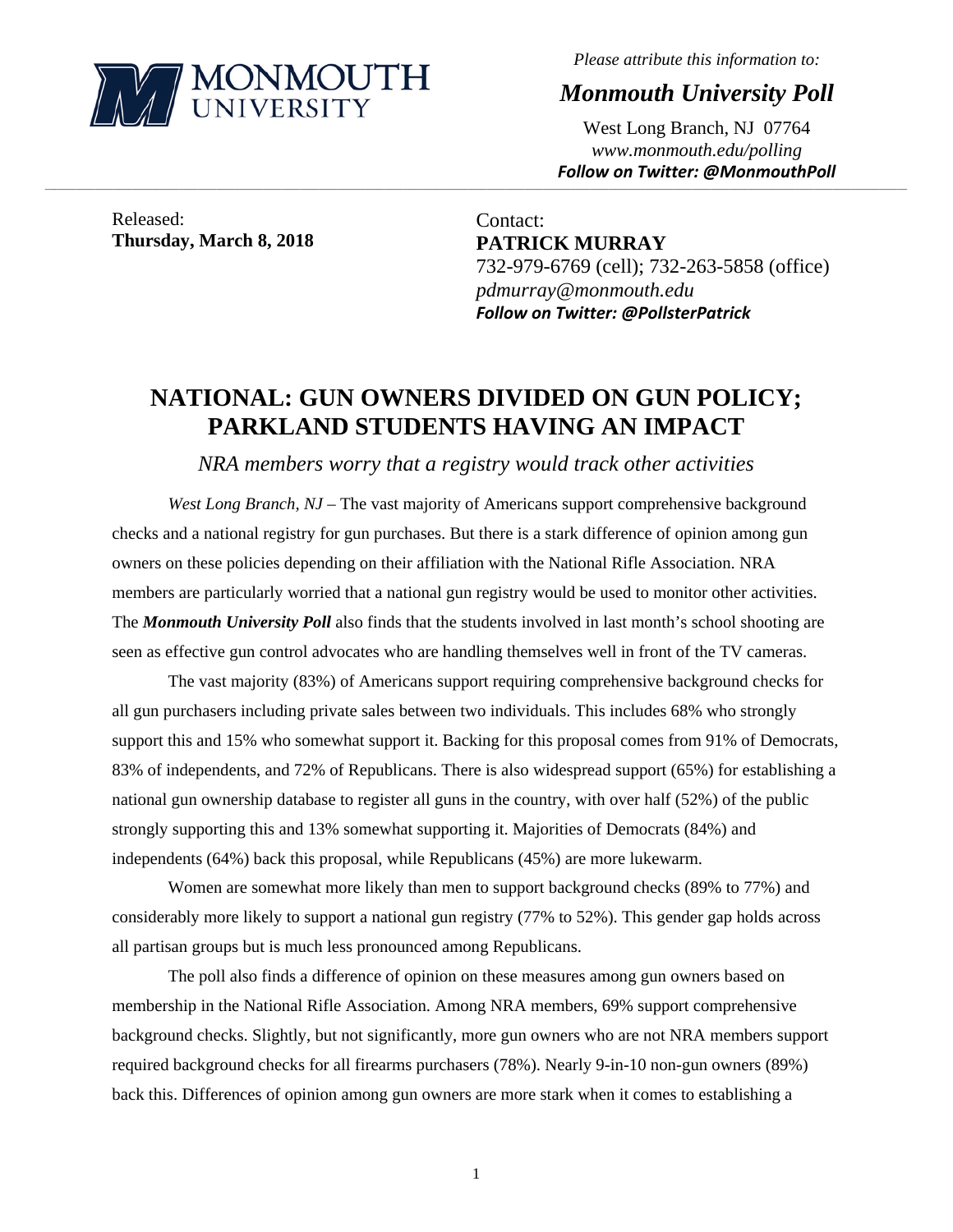national gun registry database. Only 31% of NRA members support such a registry – in fact 57% *strongly oppose* it. However, a majority (52%) of gun owners not affiliated with the NRA actually back this proposal. More than 3-in-4 non-gun owners (79%) also support establishing such a database.

"There is widespread public support for background checks and even establishing a national gun registry. This includes most gun owners, unless they are affiliated with the NRA," said Patrick Murray, director of the independent Monmouth University Polling Institute.

 Just over half of the public (51%) expresses concern that these proposed registration measures would be used by the federal government to monitor other activities of American citizens, including 24% who are very worried about this possibility and 27% are somewhat worried. Just under half are not too worried (25%) or not at all worried (23%). NRA members (79%) are significantly more likely than other gun owners (55%) and non-gun owners (44%) to express at least some worry that the government would use background checks or a gun database to track Americans' activities.

 The public as a whole is divided on whether they trust Donald Trump to do the right thing on gun policy – 46% trust him and 49% do not. The president has sent out conflicting messages about what gun measures he supports. Despite this, NRA members are confident that Trump will do what they consider to be the "right thing," with an overwhelming 86% saying they trust the president on gun policy. Just over half (55%) of other gun owners and only 35% of non-gun owners say they trust Trump when it comes to how he will act on gun policy.

 "Trump has been sending out all sorts of mixed signals on guns recently, but NRA members seem to be very confident that he will side with them in the end, and non-gun owners think they are probably right," said Murray.

 The gun debate seems to have taken on a new impetus after the mass shooting in Parkland, Florida last month, particularly given the media presence of students from the school involved in that violence. Most of the public (62%) feels that the Parkland students are effective advocates for gun control compared to just 29% who say they are not effective. A majority (57%) of the public feels that these students are having more impact on the gun debate than past victims of mass shootings had. Just 5% say they have had less impact and 35% say they have had about the same amount of impact as other victims.

 The public is more likely to see these students as advocating for issues they really believe in (47%) than to see these students as being manipulated by outside groups (22%). Another 27% say that the Parkland students are advocating for their beliefs but are also being manipulated at the same time. Nearly two-thirds (64%) approve of how these students are handling themselves in the media while just 22% disapprove. Fully 7-in-10 (70%) report having seen the Parkland students interviewed on TV.

2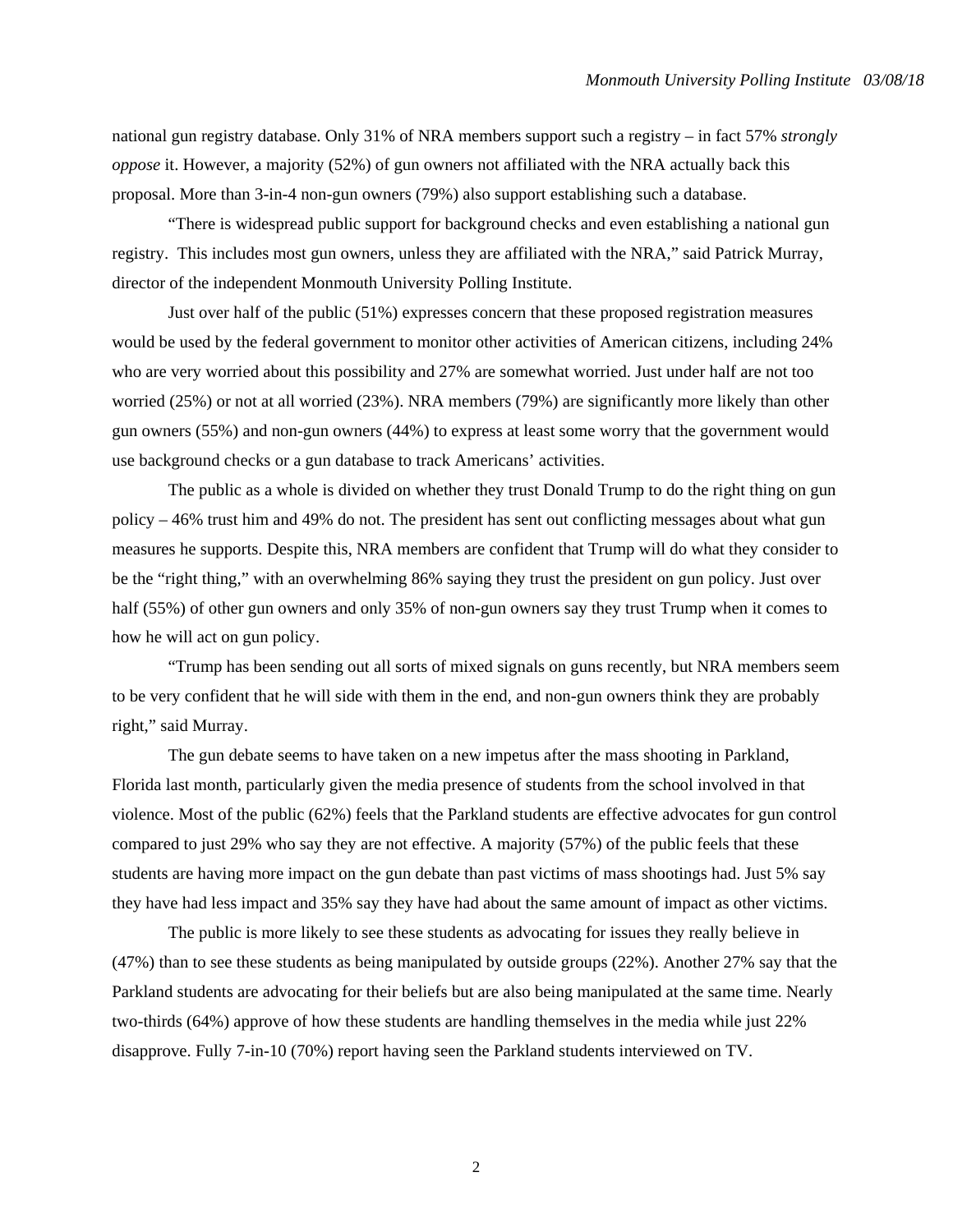NRA members tend to hold negative views of these teenagers, though – 65% say the Parkland students are not effective advocates, 50% disapprove of how they are handling themselves in the media, and 61% believe they are being manipulated by outside groups rather than expressing their own beliefs. Other gun owners are somewhat more positive – 48% say the Parkland students are effective advocates, 53% approve of how they are handling themselves in the media, and a plurality of 40% say they are talking about issues they really believe in.

 "There is a sense among the American public that the gun debate is somehow different this time, in large part because of the Parkland students' advocacy. However, there is still a stark political divide driven by special interests who represent about one-third of gun owners. The NRA's influence in Washington may still be powerful enough to maintain the status quo on national gun policy," said Murray.

 According to the poll, about one-third of American adults (34%) report currently owning a firearm. And 30% of these gun owners report living in an NRA household while 70% are not currently affiliated with the NRA. Politically, nearly two-thirds (65%) of NRA members align themselves with the Republican Party, 32% are independents, and just 2% are Democrats. There is much more partisan diversity among gun owners who are not NRA members – 44% independent, 32% Republican, and 25% Democrat.

 Gun owners have a variety of reasons why they own firearms, with the top major ones being for personal safety against an attacker (68%) and to protect their property (61%). About half say hunting (48%) and target practice (47%) are major reasons why they own a gun. Fewer report collecting guns as a hobby (27%) or needing a gun for their job (11%) as major reasons they own a firearm. About 1-in-4 gun owners (23%) also say that defending against possible government tyranny is a major reason why they own a gun. Other than owning a gun for work, NRA members are more likely than others to report that all of these motivations are major reasons why they personally own a gun.

The *Monmouth University Poll* was conducted by telephone from March 2 to 5, 2018 with 803 adults in the United States. The results in this release have a margin of error of +/- 3.5 percent. The poll was conducted by the Monmouth University Polling Institute in West Long Branch, NJ.

3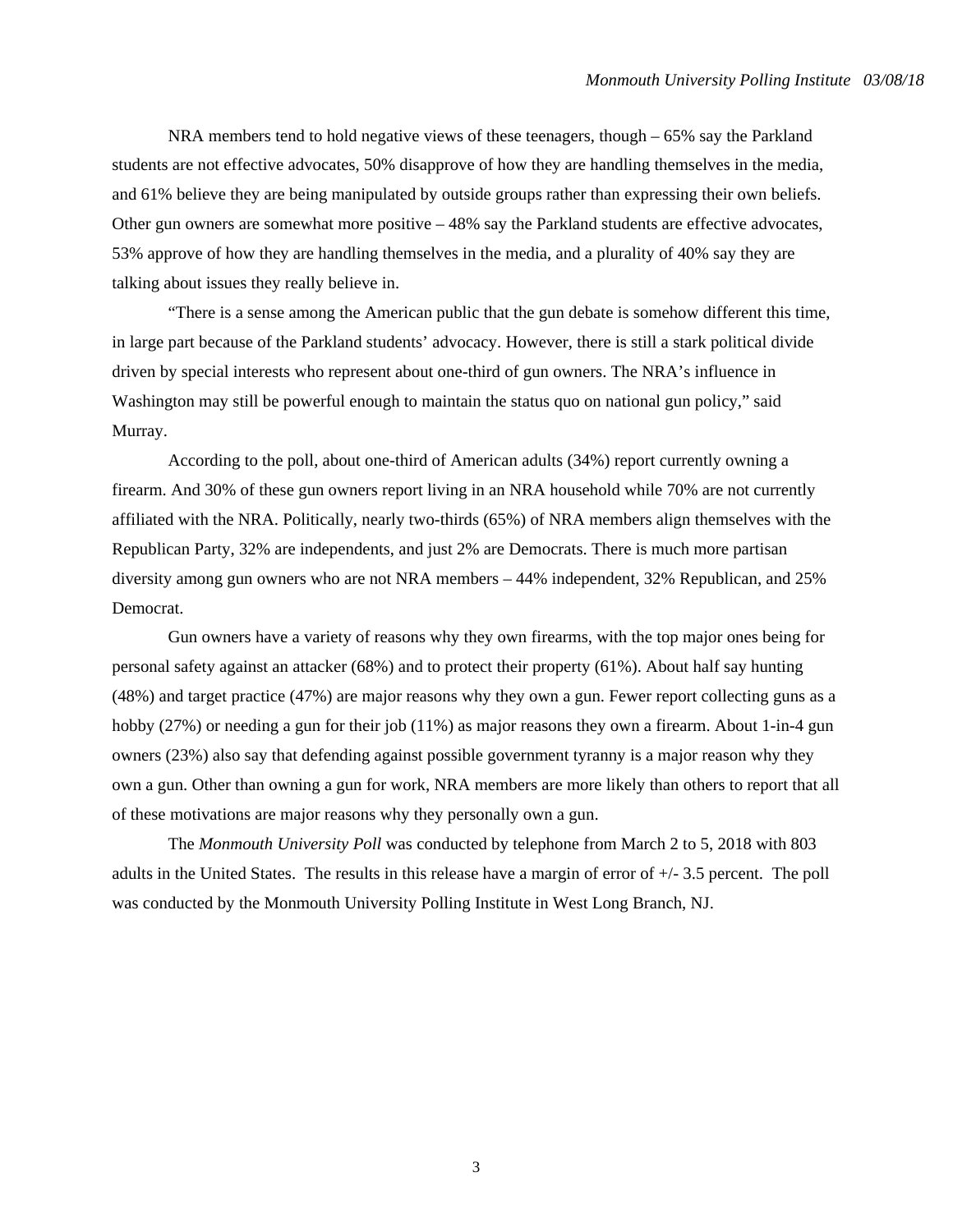## **QUESTIONS AND RESULTS**

(\* Some columns may not add to 100% due to rounding.)

[*Q1-19 previously released.*]

20. Do you support or oppose requiring comprehensive background checks for all gun purchasers, including private sales between two individuals? [Do you support/oppose that strongly or somewhat?]

| March |
|-------|
| 2018  |
| 68%   |
| 15%   |
| .5%   |
| 11%   |
| 2%    |
| (803) |
|       |

21. Do you support or oppose establishing a national gun ownership database to register all guns in the country? [Do you support/oppose that strongly or somewhat?]

|                  | March |
|------------------|-------|
|                  | 2018  |
| Strongly support | 52%   |
| Somewhat support | 13%   |
| Somewhat oppose  | 7%    |
| Strongly oppose  | 25%   |
| (VOL) Don't know | 3%    |
| (n)              | (803) |

22. How worried are you that something like comprehensive background checks or a national gun ownership database would be used by the federal government to monitor other activities of American citizens – very worried, somewhat worried, not too worried, or not at all worried?

|                    | March |
|--------------------|-------|
|                    | 2018  |
| Very worried       | 24%   |
| Somewhat worried   | 27%   |
| Not too worried    | 25%   |
| Not at all worried | 23%   |
| (VOL) Don't know   | 1%    |
| (n)                | (803) |

23. Do you trust or not trust President Trump to do the right thing on gun policy? [*If TRUST:* Do you trust him a lot or a little?]

|                  | March |
|------------------|-------|
|                  | 2018  |
| Trust a lot      | 29%   |
| Trust a little   | 17%   |
| Do not trust     | 49%   |
| (VOL) Don't know | 4%    |
| (n)              | (803) |

24. Have you seen any of the students involved in the Parkland, Florida high school shooting being interviewed on TV, or not?

|           | March |
|-----------|-------|
|           | 2018  |
| Have seen | 70%   |
| Not seen  | 30%   |
| (n)       | (803) |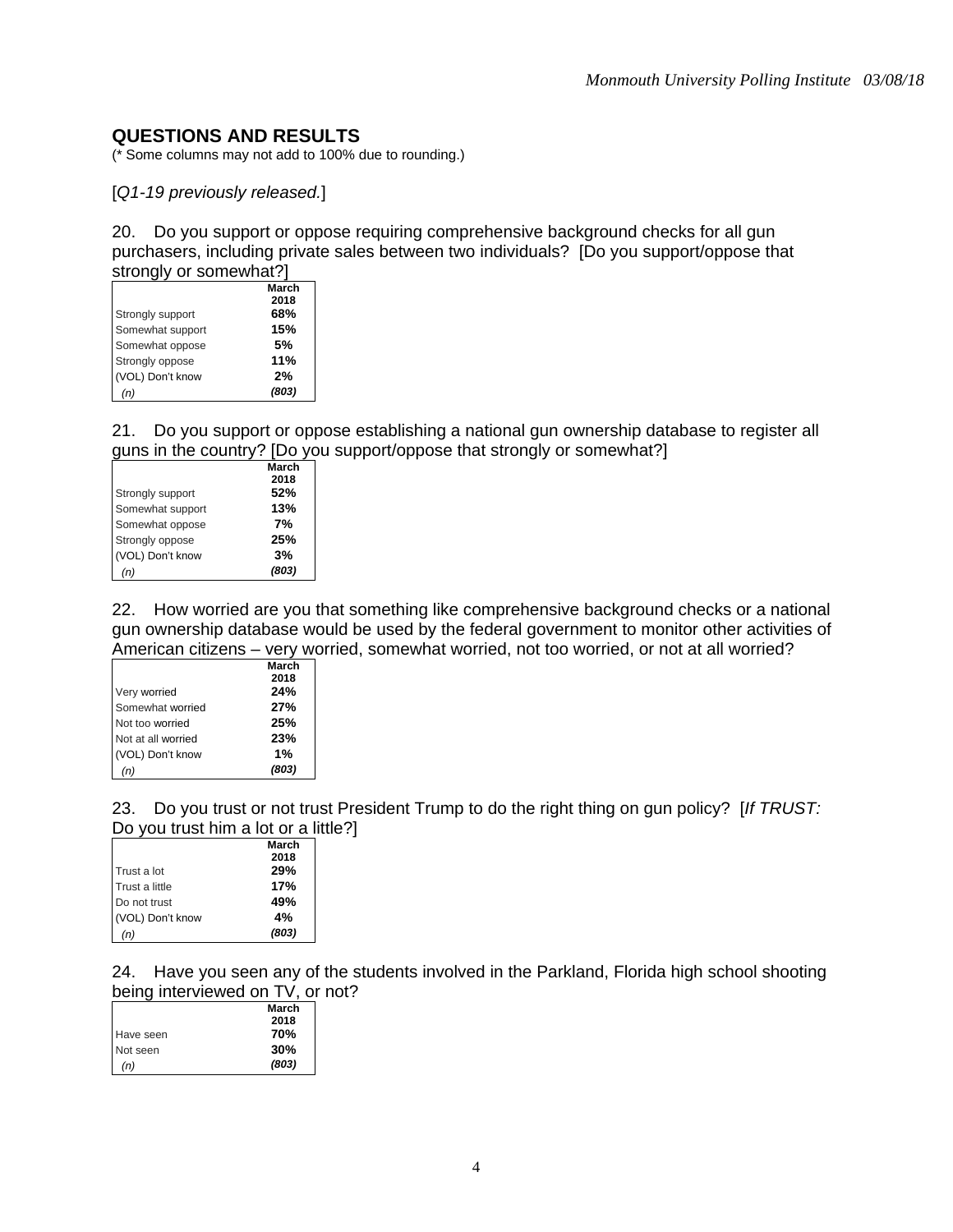25. Are these students effective or not effective advocates for gun control?

|                  | March |
|------------------|-------|
|                  | 2018  |
| Effective        | 62%   |
| Not effective    | 29%   |
| (VOL) Don't know | 9%    |
| (n)              | (803) |

26. Compared to other victims of mass shooting incidents in the past, are the Parkland students having more impact, less impact, or about the same amount of impact on the gun control debate?

|                  | March |
|------------------|-------|
|                  | 2018  |
| More impact      | 57%   |
| Less impact      | .5%   |
| Same amount      | 35%   |
| (VOL) Don't know | 3%    |
| (n)              | (803) |
|                  |       |

27. Do you approve or disapprove of how these students are handling themselves on TV and in other media?

|                  | March |
|------------------|-------|
|                  | 2018  |
| Approve          | 64%   |
| Disapprove       | 22%   |
| (VOL) Don't know | 14%   |
| (n)              | (803) |

28. Do you think these students are advocating for issues they really believe in or are they being manipulated by outside groups, or is it both?

|                                              | March<br>2018 |
|----------------------------------------------|---------------|
| Advocating for issues they really believe in | 47%           |
| Being manipulated by outside groups          | 22%           |
| <b>Both</b>                                  | 27%           |
| (VOL) Don't know                             | .5%           |
| (n)                                          | (803)         |

[*Q29-45 held for future release.*]

46. Do you or anyone in your household own a gun, rifle, or pistol? [*If YES:* Is that you or someone else in your household?]

|                                    | March |
|------------------------------------|-------|
|                                    | 2018  |
| Yes, self                          | 17%   |
| Yes, someone else                  | 12%   |
| Yes, both self and someone else    | 17%   |
| No, nobody in household owns a gun | 47%   |
| (VOL) Don't know                   | 7%    |
| (n)                                | (803) |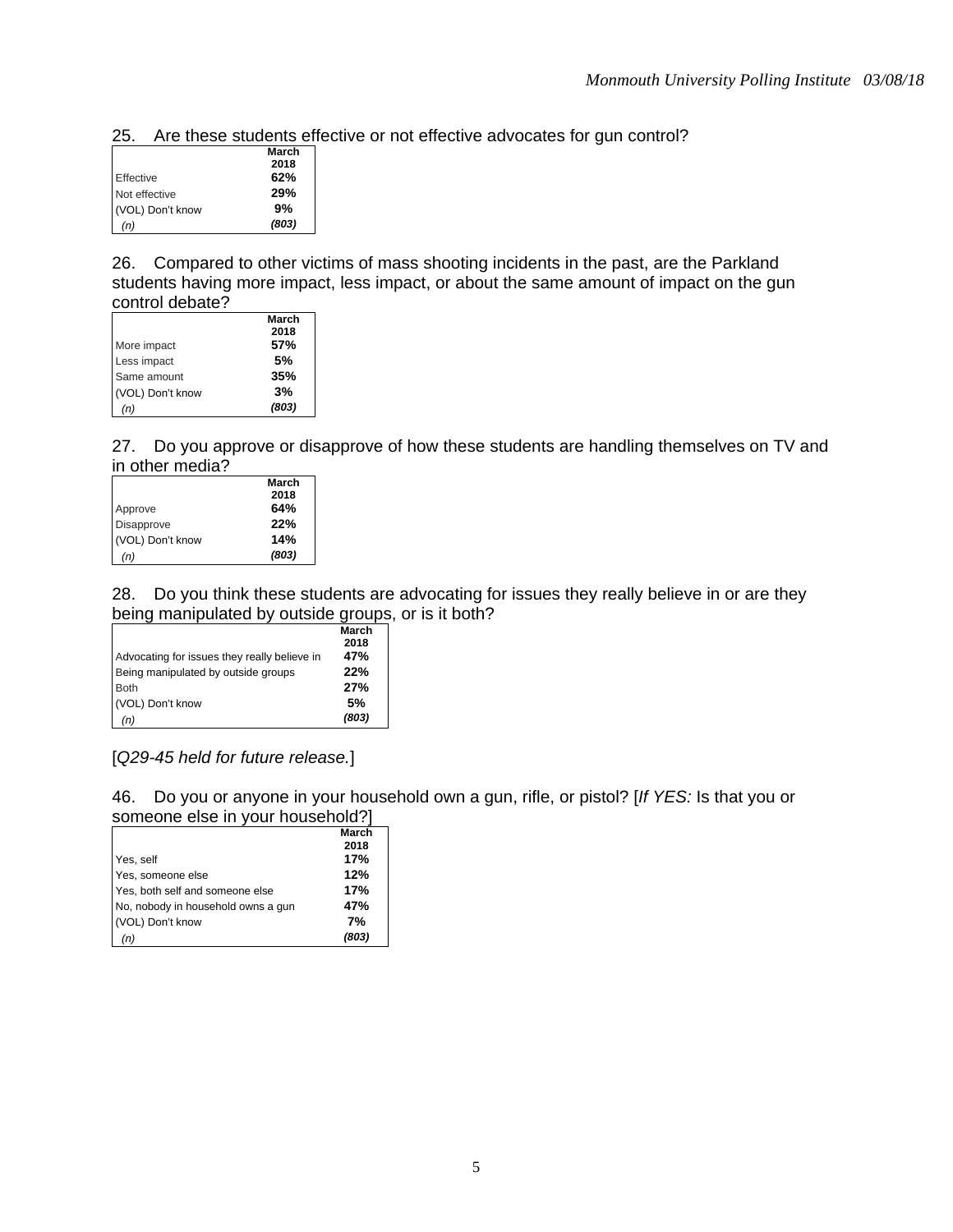[*The following question was asked of current and former gun owners; n=376; moe = +/- 5.1%*] 47. There are many reasons why people own guns. For each one I read, please tell me if this is a major reason, minor reason, or not a reason why you own [owned] a gun. [*CHOICES WERE ROTATED*]

## For personal safety to protect against an attacker

|                  | March |
|------------------|-------|
|                  | 2018  |
| Major reason     | 68%   |
| Minor reason     | 18%   |
| Not a reason     | 13%   |
| (VOL) Don't know | $0\%$ |
|                  | (376) |

### To protect my property

|                  | March |
|------------------|-------|
|                  | 2018  |
| Major reason     | 61%   |
| Minor reason     | 23%   |
| Not a reason     | 16%   |
| (VOL) Don't know | $0\%$ |
| (n)              | (376) |

## For hunting

|                  | March |
|------------------|-------|
|                  | 2018  |
| Major reason     | 48%   |
| Minor reason     | 19%   |
| Not a reason     | 33%   |
| (VOL) Don't know | 1%    |
| (n)              | (376) |

## For target shooting

|                  | March |
|------------------|-------|
|                  | 2018  |
| Major reason     | 47%   |
| Minor reason     | 24%   |
| Not a reason     | 29%   |
| (VOL) Don't know | $0\%$ |
| (n)              | (376) |

## Need it for my job or work

|                  | March |
|------------------|-------|
|                  | 2018  |
| Major reason     | 11%   |
| Minor reason     | 12%   |
| Not a reason     | 76%   |
| (VOL) Don't know | 1%    |
| (n)              | (376) |

## To defend against possible government tyranny

|                  | March |
|------------------|-------|
|                  | 2018  |
| Major reason     | 23%   |
| Minor reason     | 23%   |
| Not a reason     | 51%   |
| (VOL) Don't know | 2%    |
| (n)              | (376) |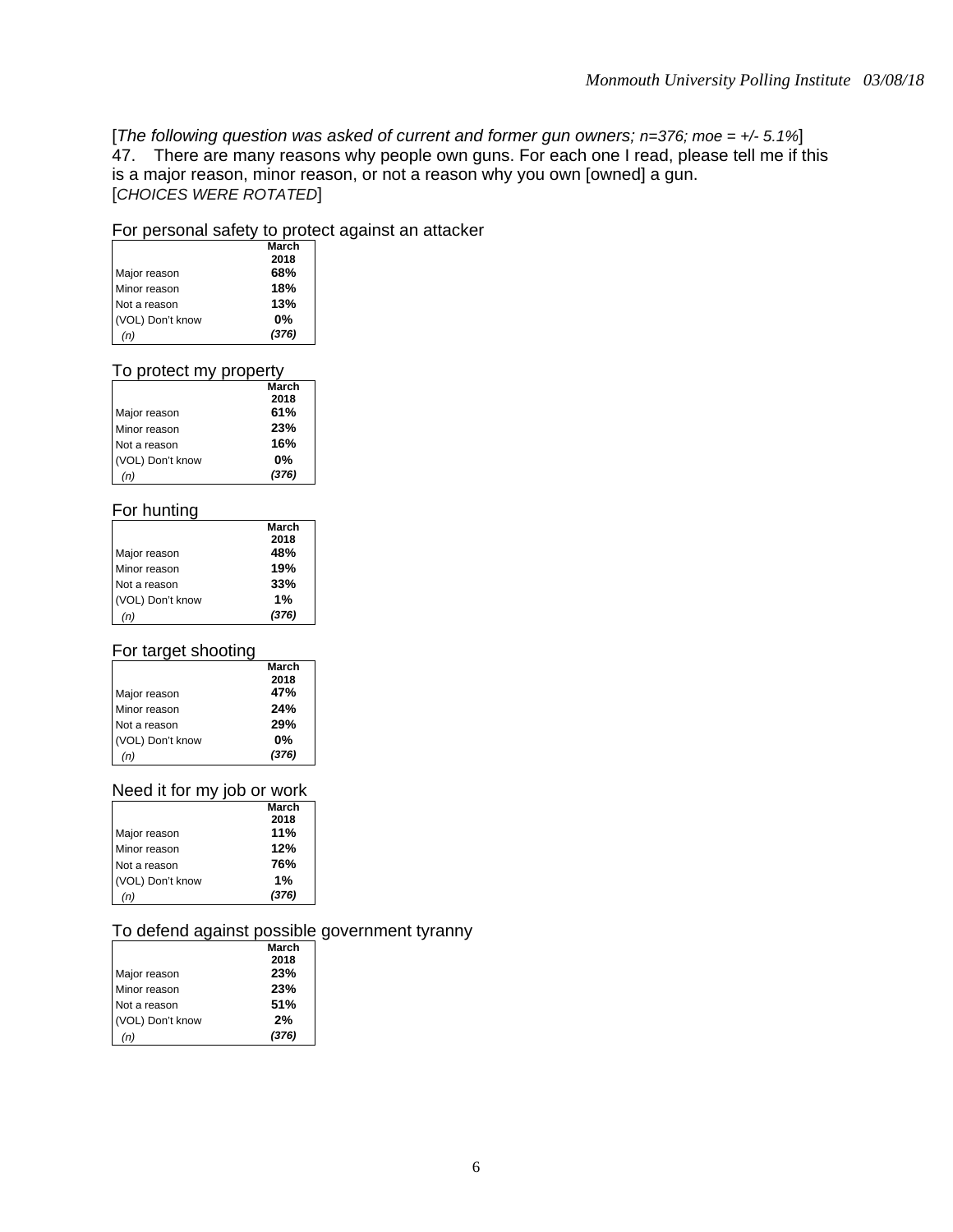## To collect as a hobby

|                  | March |
|------------------|-------|
|                  | 2018  |
| Major reason     | 27%   |
| Minor reason     | 30%   |
| Not a reason     | 43%   |
| (VOL) Don't know | $0\%$ |
| (n)              | (376) |

48. Are you or anyone in your household a member of the National Rifle Association or NRA? [*If YES:* Is that you or someone else in your household?]

|                                          | March |
|------------------------------------------|-------|
|                                          | 2018  |
| Yes, self                                | 5%    |
| Yes, someone else                        | 5%    |
| Yes, both self and someone else          | 4%    |
| No, nobody in household is an NRA member | 82%   |
| (VOL) Don't know                         | 4%    |
| (n)                                      | (803) |

#### **METHODOLOGY**

The *Monmouth University Poll* was sponsored and conducted by the Monmouth University Polling Institute from March 2 to 5, 2018 with a national random sample of 803 adults age 18 and older, in English. This includes 400 contacted by a live interviewer on a landline telephone and 403 contacted by a live interviewer on a cell phone. Telephone numbers were selected through random digit dialing and landline respondents were selected with a modified Troldahl-Carter youngest adult household screen. Monmouth is responsible for all aspects of the survey design, data weighting and analysis. Final sample is weighted for region, age, education, gender and race based on US Census information. Data collection support provided by Braun Research (field) and SSI (RDD sample). For results based on this sample, one can say with 95% confidence that the error attributable to sampling has a maximum margin of plus or minus 3.5 percentage points (unadjusted for sample design). Sampling error can be larger for subgroups (see table below). In addition to sampling error, one should bear in mind that question wording and practical difficulties in conducting surveys can introduce error or bias into the findings of opinion polls.

| DEMOGRAPHICS (weighted)<br>Self-Reported |
|------------------------------------------|
| 27% Republican                           |
| 41% Independent                          |
| 32% Democrat                             |
| 49% Male                                 |
| 51% Female                               |
| 30% 18-34                                |
| 33% 35-54                                |
| $.36\%$ 55+                              |
| 65% White                                |
| 12% Black                                |
| 15% Hispanic                             |
| 7% Asian/Other                           |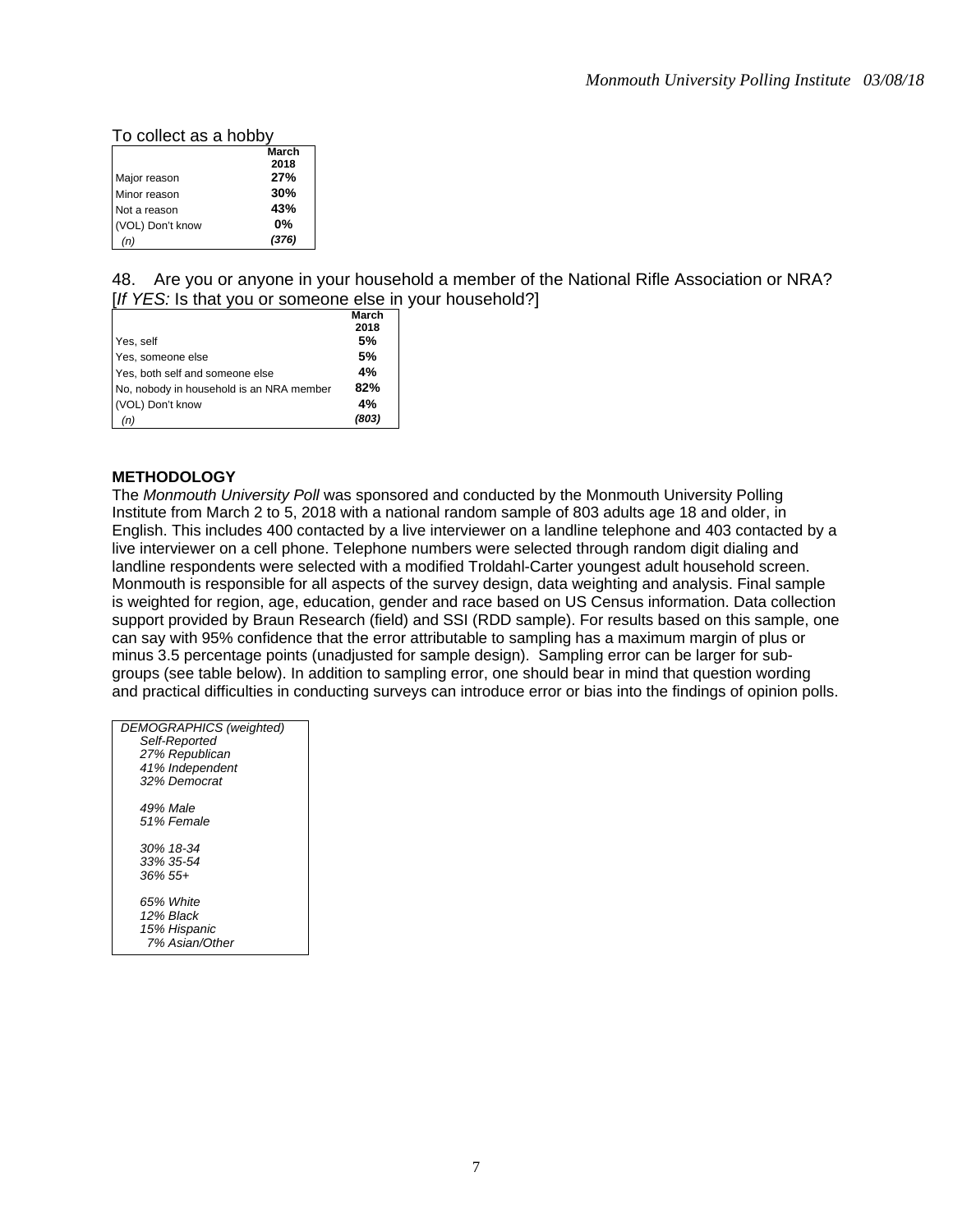| <b>MARGIN OF ERROR</b> |                    |            |         |
|------------------------|--------------------|------------|---------|
|                        |                    | unweighted | moe     |
|                        |                    | sample     | $(+/-)$ |
| <b>TOTAL</b>           |                    | 803        | 3.5%    |
| <b>REGISTERED</b>      | Yes                | 708        | 3.7%    |
| <b>VOTER</b>           | No                 | 95         | 10.1%   |
| <b>SELF-REPORTED</b>   | Republican         | 191        | 7.1%    |
| <b>PARTY ID</b>        | Independent        | 347        | 5.3%    |
|                        | Democrat           | 250        | 6.2%    |
| <b>IDEOLOGY</b>        | Liberal            | 177        | 7.4%    |
|                        | Moderate           | 308        | 5.6%    |
|                        | Conservative       | 293        | 5.7%    |
| <b>GENDER</b>          | Male               | 412        | 4.8%    |
|                        | Female             | 391        | 5.0%    |
| AGE                    | 18-34              | 153        | 7.9%    |
|                        |                    |            |         |
|                        | $35 - 54$          | 270        | 6.0%    |
|                        | $55+$              | 372        | 5.1%    |
| <b>RACE</b>            | White non-Hispanic | 547        | 4.2%    |
|                        | Other              | 221        | 6.6%    |
| COLLEGE                | No degree          | 445        | 4.7%    |
| <b>GRADUATE</b>        | 4 year degree      | 348        | 5.3%    |
| <b>INCOME</b>          | $<$ \$50K          | 273        | 5.9%    |
|                        | \$50 to $<$ 100K   | 238        | 6.4%    |
|                        | $$100K +$          | 209        | 6.8%    |
| 2016 VOTE BY           | Trump 10+ pts      | 308        | 5.6%    |
| <b>COUNTY</b>          | Swing <10 pts      | 165        | 7.6%    |
|                        | Clinton 10+ pts    | 330        | 5.4%    |
| <b>GUN OWNER BY</b>    | NRA member         | 71         | 11.6%   |
| <b>NRA MEMBERSHIP</b>  | Gun owner, not NRA | 226        | 6.5%    |
|                        | Non-owner          | 472        | 4.5%    |

**###**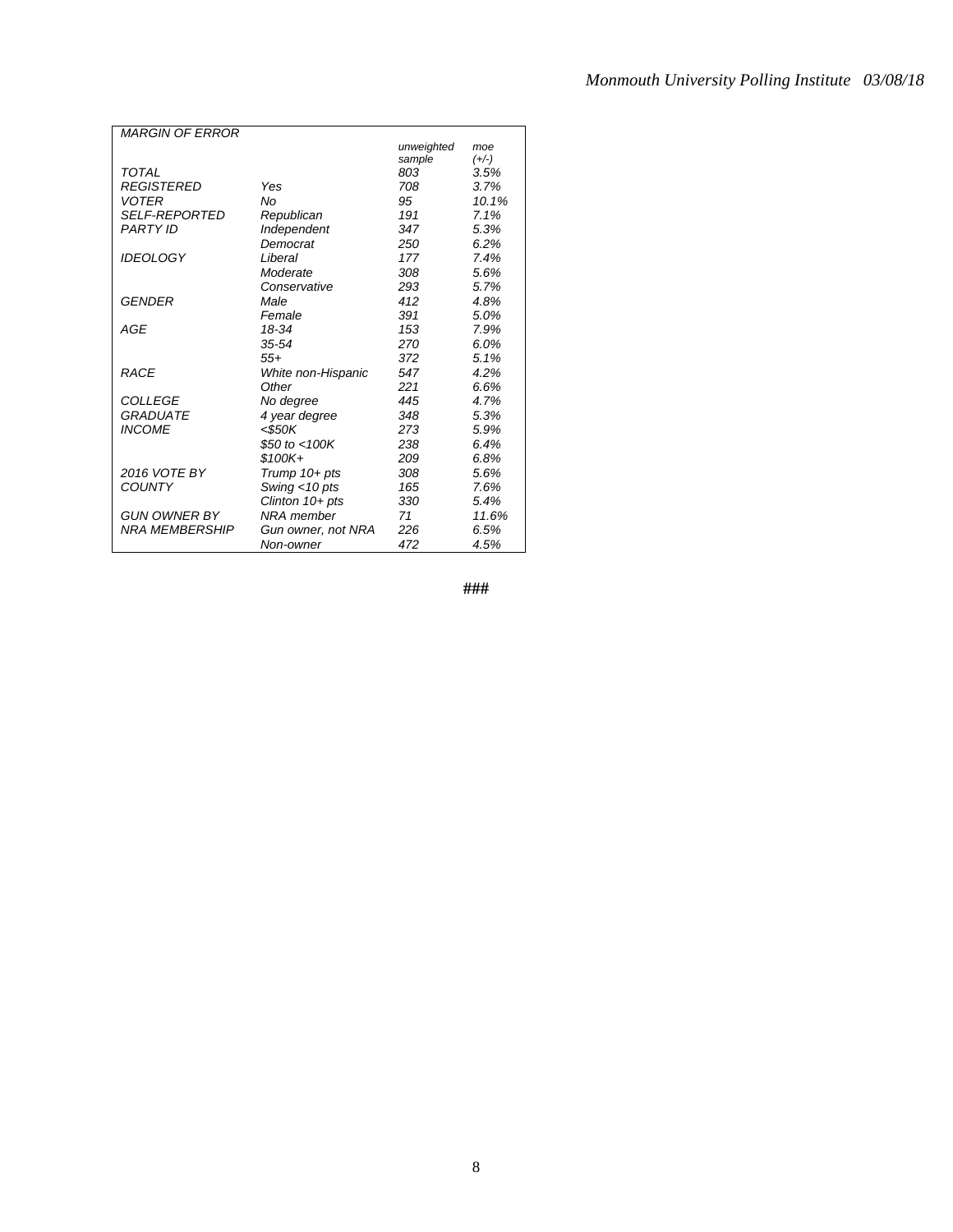Monmouth University Poll -- NATIONAL -- 3/08/18

|                                                                                                                                                                                                                             |                  | <b>TOTAL</b> | <b>REGISTERED TO VOTE</b> |     |     | <b>PARTY ID</b> |     |     | POLITICAL IDEOLOGY |     | <b>GENDER</b> |
|-----------------------------------------------------------------------------------------------------------------------------------------------------------------------------------------------------------------------------|------------------|--------------|---------------------------|-----|-----|-----------------|-----|-----|--------------------|-----|---------------|
|                                                                                                                                                                                                                             |                  |              | Yes                       | No  | Rep | Ind             | Dem | Lib | Mod                | Con | Male          |
| 20. Do you support or oppose<br>requiring comprehensive<br>background checks for all gun<br>purchasers, including private<br>sales between two individuals?<br>[PROBE:] Do you support_oppose<br>that strongly or somewhat? | Strongly support | 68%          | 66%                       | 74% | 54% | 65%             | 82% | 84% | 71%                | 54% | 58%           |
|                                                                                                                                                                                                                             | Somewhat support | 15%          | 17%                       | 6%  | 18% | 18%             | 9%  | 6%  | 15%                | 20% | 19%           |
|                                                                                                                                                                                                                             | Somewhat oppose  | 5%           | 5%                        | 5%  | 8%  | 5%              | 2%  | 4%  | 3%                 | 7%  | 6%            |
|                                                                                                                                                                                                                             | Strongly oppose  | 11%          | 11%                       | 11% | 18% | 11%             | 5%  | 5%  | 8%                 | 17% | 15%           |
|                                                                                                                                                                                                                             | [VOL] Dont Know  | 2%           | 1%                        | 4%  | 1%  | 2%              | 2%  | 1%  | 3%                 | 1%  | 2%            |

|                                                                                                                                                                                                                             |                  | <b>GENDER</b><br>AGE 3-WAY |       |       | <b>COLLEGE GRAD</b> |           | <b>WHITE</b> |                | <b>INCOME</b>   |           |
|-----------------------------------------------------------------------------------------------------------------------------------------------------------------------------------------------------------------------------|------------------|----------------------------|-------|-------|---------------------|-----------|--------------|----------------|-----------------|-----------|
|                                                                                                                                                                                                                             |                  | Female                     | 18-34 | 35-54 | $55+$               | No degree | 4 yr degree  | White non-Hisp | Hsp-Blk-Asn-Oth | $<$ \$50K |
| 20. Do you support or oppose<br>requiring comprehensive<br>background checks for all gun<br>purchasers, including private<br>sales between two individuals?<br>[PROBE:] Do you support_oppose<br>that strongly or somewhat? | Strongly support | 77%                        | 72%   | 59%   | 72%                 | 65%       | 75%          | 66%            | 72%             | 70%       |
|                                                                                                                                                                                                                             | Somewhat support | 12%                        | 15%   | 18%   | 13%                 | 16%       | 12%          | 16%            | 13%             | 15%       |
|                                                                                                                                                                                                                             | Somewhat oppose  | 3%                         | 4%    | 6%    | 4%                  | 5%        | 4%           | 5%             | 3%              | 3%        |
|                                                                                                                                                                                                                             | Strongly oppose  | 7%                         | 9%    | 13%   | 10%                 | 12%       | 7%           | 10%            | 11%             | 10%       |
|                                                                                                                                                                                                                             | [VOL] Dont Know  | $1\%$                      | 1%    | 3%    | 1%                  | 2%        | 1%           | 2%             | 1%              | 1%        |

|                                                                                                                                                                                               | <b>INCOME</b>    |           |           | 2016 MARGIN by COUNTY |              | <b>GUN OWNER BY NRA MEMBERSHIP</b> |            |                             |          |
|-----------------------------------------------------------------------------------------------------------------------------------------------------------------------------------------------|------------------|-----------|-----------|-----------------------|--------------|------------------------------------|------------|-----------------------------|----------|
|                                                                                                                                                                                               |                  | \$50-100K | $$100K +$ | Trump 10+pts          | Swing <10pts | Clinton 10+pts                     | NRA member | Gun owner not<br><b>NRA</b> | Nonowner |
| 20. Do you support or oppose<br>requiring comprehensive<br>background checks for all gun<br>purchasers, including private<br>sales between two individuals?<br>[PROBE:] Do you support_oppose | Strongly support | 65%       | 65%       | 62%                   | 71%          | 72%                                | 41%        | 56%                         | 79%      |
|                                                                                                                                                                                               | Somewhat support | 17%       | 16%       | 16%                   | 19%          | 13%                                | 28%        | 22%                         | 10%      |
|                                                                                                                                                                                               | Somewhat oppose  | 7%        | 6%        | 7%                    | 3%           | 4%                                 | 6%         | 8%                          | 3%       |
|                                                                                                                                                                                               | Strongly oppose  | 10%       | 11%       | 15%                   | 4%           | 10%                                | 24%        | 13%                         | 7%       |
| that strongly or somewhat?                                                                                                                                                                    | [VOL] Dont Know  | 1%        | 3%        | 1%                    | 3%           | 2%                                 | 0%         | 1%                          | 1%       |

|                                                                                                                                                                                       |                        |     | REGISTERED TO VOTE |     | PARTY ID |     |     | POLITICAL IDEOLOGY |     |     | <b>GENDER</b> |
|---------------------------------------------------------------------------------------------------------------------------------------------------------------------------------------|------------------------|-----|--------------------|-----|----------|-----|-----|--------------------|-----|-----|---------------|
|                                                                                                                                                                                       |                        |     | Yes                | No  | Rep      | Ind | Dem | Lib                | Mod | Con | Male          |
| 21. Do support or oppose<br>establishing a national gun<br>ownership database to register all<br>guns in the country? [PROBE:] Do<br>you support_oppose that strongly<br>or somewhat? | Strongly support       | 52% | 50%                | 62% | 30%      | 51% | 73% | 82%                | 56% | 33% | 38%           |
|                                                                                                                                                                                       | Somewhat support       | 13% | 13%                | 12% | 15%      | 13% | 11% | 6%                 | 16% | 11% | 14%           |
|                                                                                                                                                                                       | Somewhat oppose        | 7%  | 8%                 | 5%  | 7%       | 9%  | 6%  | 4%                 | 7%  | 10% | 9%            |
|                                                                                                                                                                                       | Strongly oppose        | 25% | 26%                | 16% | 45%      | 25% | 9%  | 6%                 | 18% | 43% | 36%           |
|                                                                                                                                                                                       | <b>IVOLI Dont Know</b> | 3%  | 3%                 | 4%  | 3%       | 3%  | 2%  | 1%                 | 4%  | 3%  | 3%            |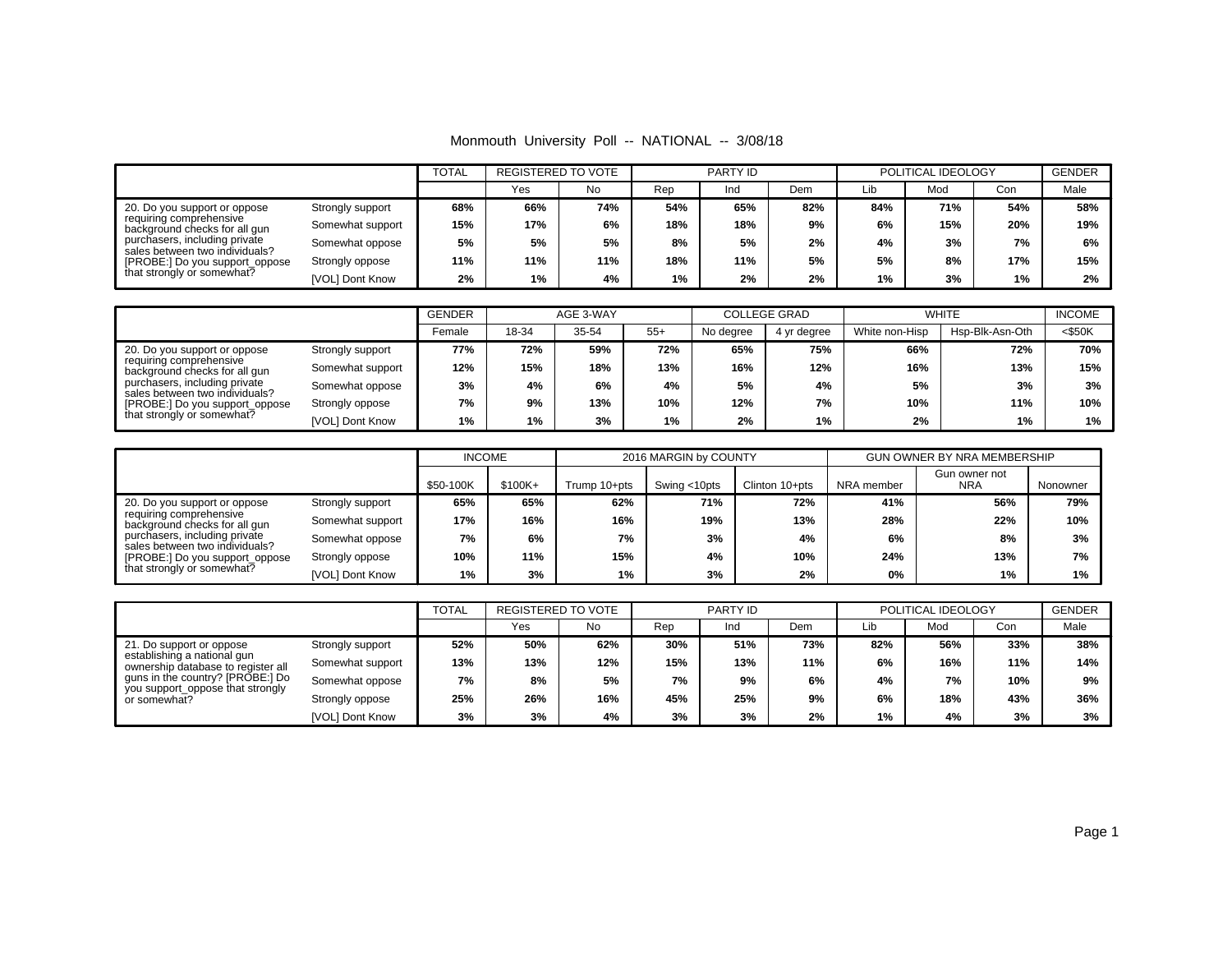Monmouth University Poll -- NATIONAL -- 3/08/18

|                                                                   |                  | <b>GENDER</b> |       | AGE 3-WAY |       |           | <b>COLLEGE GRAD</b> |                | <b>WHITE</b>    | <b>INCOME</b> |
|-------------------------------------------------------------------|------------------|---------------|-------|-----------|-------|-----------|---------------------|----------------|-----------------|---------------|
|                                                                   |                  | Female        | 18-34 | 35-54     | $55+$ | No degree | 4 yr degree         | White non-Hisp | Hsp-Blk-Asn-Oth | $<$ \$50K     |
| 21. Do support or oppose                                          | Strongly support | 65%           | 59%   | 48%       | 50%   | 50%       | 57%                 | 48%            | 61%             | 60%           |
| establishing a national gun<br>ownership database to register all | Somewhat support | 12%           | 15%   | 14%       | 11%   | 12%       | 15%                 | 15%            | 10%             | 10%           |
| guns in the country? [PROBE:] Do                                  | Somewhat oppose  | 6%            | 5%    | 8%        | 8%    | 8%        | 5%                  | 8%             | 6%              | 8%            |
| you support_oppose that strongly<br>or somewhat?                  | Strongly oppose  | 14%           | 19%   | 29%       | 26%   | 26%       | 21%                 | 26%            | 22%             | 20%           |
|                                                                   | [VOL] Dont Know  | 3%            | 2%    | 2%        | 5%    | 4%        | 2%                  | 4%             | 0%              | 2%            |

|                                                                      |                  | <b>INCOME</b> |           |              | 2016 MARGIN by COUNTY |                |            | <b>GUN OWNER BY NRA MEMBERSHIP</b> |          |
|----------------------------------------------------------------------|------------------|---------------|-----------|--------------|-----------------------|----------------|------------|------------------------------------|----------|
|                                                                      |                  | \$50-100K     | $$100K +$ | Trump 10+pts | Swing <10pts          | Clinton 10+pts | NRA member | Gun owner not<br><b>NRA</b>        | Nonowner |
| 21. Do support or oppose                                             | Strongly support | 48%           | 46%       | 43%          | 55%                   | 59%            | 23%        | 33%                                | 67%      |
| establishing a national gun<br>ownership database to register all    | Somewhat support | 17%           | 12%       | 12%          | 11%                   | 14%            | 8%         | 19%                                | 12%      |
| guns in the country? [PROBE:] Do<br>you support_oppose that strongly | Somewhat oppose  | 7%            | 8%        | 8%           | 7%                    | 7%             | 11%        | 8%                                 | 7%       |
| or somewhat?                                                         | Strongly oppose  | 25%           | 32%       | 33%          | 23%                   | 18%            | 57%        | 37%                                | 13%      |
|                                                                      | [VOL] Dont Know  | 4%            | 1%        | 3%           | 4%                    | 3%             | 2%         | 3%                                 | 2%       |

|                                                                |                     | <b>TOTAL</b> | REGISTERED TO VOTE |     | PARTY ID |     |     | POLITICAL IDEOLOGY | <b>GENDER</b> |     |      |
|----------------------------------------------------------------|---------------------|--------------|--------------------|-----|----------|-----|-----|--------------------|---------------|-----|------|
|                                                                |                     |              | Yes                | No  | Rep      | Ind | Dem | Lib                | Mod           | Con | Male |
| 22. How worried are you that<br>something like comprehensive   | Very worried        | 24%          | 24%                | 21% | 31%      | 28% | 13% | 10%                | 21%           | 35% | 30%  |
| background checks or a national                                | Somewhat<br>worried | 27%          | 27%                | 27% | 32%      | 25% | 27% | 28%                | 24%           | 31% | 28%  |
| gun ownership database would be<br>used by the federal govt to | Not too worried     | 25%          | 25%                | 25% | 20%      | 21% | 33% | 32%                | 27%           | 18% | 20%  |
| monitor other activities of<br>American citizens - very,       | Not at all worried  | 23%          | 23%                | 25% | 16%      | 26% | 25% | 29%                | 27%           | 14% | 22%  |
| somewhat, not too, or not at all<br>worried?                   | [VOL] Dont Know     | 1%           | 1%                 | 2%  | 0%       | 0%  | 2%  | 1%                 | 1%            | 1%  | 1%   |

|                                                                |                     | <b>GENDER</b> |       | AGE 3-WAY |       |           | <b>COLLEGE GRAD</b> |                | <b>WHITE</b>    | <b>INCOME</b> |
|----------------------------------------------------------------|---------------------|---------------|-------|-----------|-------|-----------|---------------------|----------------|-----------------|---------------|
|                                                                |                     | Female        | 18-34 | 35-54     | $55+$ | No degree | 4 yr degree         | White non-Hisp | Hsp-Blk-Asn-Oth | $<$ \$50K     |
| 22. How worried are you that<br>something like comprehensive   | Very worried        | 18%           | 19%   | 28%       | 23%   | 26%       | 19%                 | 22%            | 25%             | 25%           |
| background checks or a national                                | Somewhat<br>worried | 27%           | 32%   | 23%       | 27%   | 28%       | 26%                 | 28%            | 26%             | 27%           |
| gun ownership database would be<br>used by the federal govt to | Not too worried     | 30%           | 25%   | 25%       | 25%   | 25%       | 26%                 | 26%            | 23%             | 26%           |
| monitor other activities of<br>American citizens - very,       | Not at all worried  | 25%           | 24%   | 24%       | 22%   | 21%       | 28%                 | 22%            | 25%             | 21%           |
| somewhat, not too, or not at all<br>worried?                   | [VOL] Dont Know     | 1%            | 1%    | 0%        | 2%    | 1%        | $0\%$               | 1%             | 0%              | 1%            |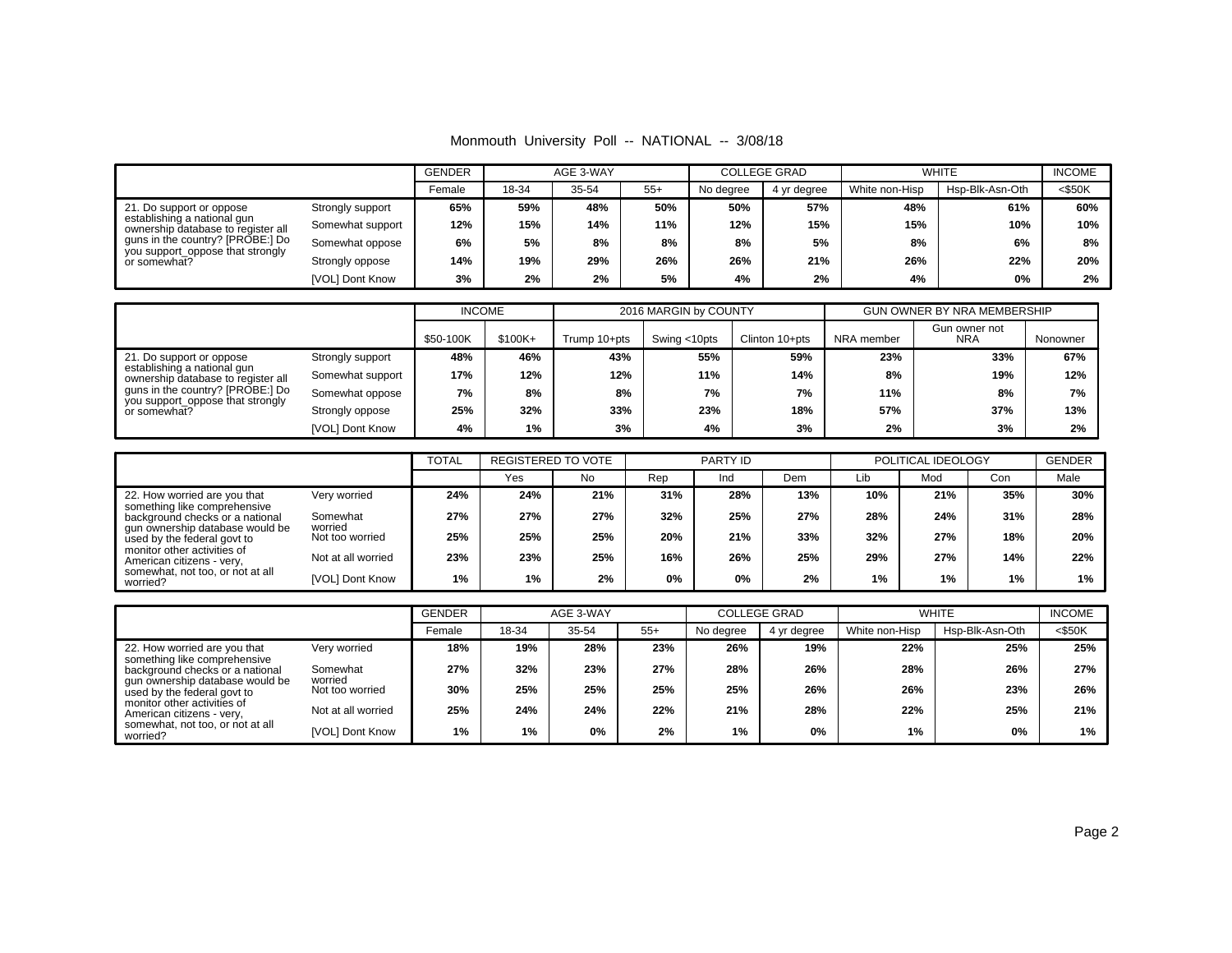|                                                                     |                    |               | <b>INCOME</b> |                           | 2016 MARGIN by COUNTY |           |     |                     |                | <b>GUN OWNER BY NRA MEMBERSHIP</b> |                             |               |
|---------------------------------------------------------------------|--------------------|---------------|---------------|---------------------------|-----------------------|-----------|-----|---------------------|----------------|------------------------------------|-----------------------------|---------------|
|                                                                     |                    | \$50-100K     | \$100K+       | Trump 10+pts              | Swing <10pts          |           |     | Clinton 10+pts      | NRA member     |                                    | Gun owner not<br><b>NRA</b> | Nonowner      |
| 22. How worried are you that                                        | Very worried       | 22%           | 23%           | 28%                       |                       | 24%       |     | 20%                 | 45%            |                                    | 33%                         | 15%           |
| something like comprehensive<br>background checks or a national     | Somewhat worried   | 28%           | 25%           | 27%                       |                       | 26%       |     | 28%                 | 34%            |                                    | 22%                         | 29%           |
| gun ownership database would be<br>used by the federal govt to      | Not too worried    | 24%           | 25%           | 24%                       |                       | 25%       |     | 26%                 | 12%            |                                    | 20%                         | 30%           |
| monitor other activities of<br>American citizens - very,            | Not at all worried | 26%           | 26%           | 20%                       |                       | 23%       |     | 26%                 | 8%             |                                    | 24%                         | 25%           |
| somewhat, not too, or not at all<br>worried?                        | [VOL] Dont Know    | 1%            | 0%            | 1%                        |                       | 1%        |     | 1%                  | 0%             |                                    | 0%                          | $1\%$         |
|                                                                     |                    | <b>TOTAL</b>  |               | <b>REGISTERED TO VOTE</b> |                       | PARTY ID  |     |                     |                | POLITICAL IDEOLOGY                 |                             | <b>GENDER</b> |
|                                                                     |                    |               | Yes           | <b>No</b>                 | Rep                   | Ind       |     | Dem                 | Lib            | Mod                                | Con                         | Male          |
| 23. Do you trust or not trust                                       | Trust a lot        | 29%           | 30%           | 27%                       | 67%                   |           | 22% | 8%                  | 4%             | 17%                                | 56%                         | 37%           |
| President Trump to do the right<br>thing on gun policy? [IF "TRUST" | Trust a little     | 17%           | 16%           | 24%                       | 21%                   |           | 21% | 8%                  | 9%             | 19%                                | 19%                         | 21%           |
| ASK:] Do you trust him a lot or a                                   | Do not trust       | 49%           | 50%           | 45%                       | 11%                   |           | 49% | 82%                 | 83%            | 61%                                | 19%                         | 38%           |
| little?                                                             | [VOL] Dont Know    | 4%            | 4%            | 4%                        | 1%                    |           | 7%  | 3%                  | 4%             | 3%                                 | 6%                          | 4%            |
|                                                                     |                    |               |               |                           |                       |           |     |                     |                |                                    |                             |               |
|                                                                     |                    | <b>GENDER</b> |               | AGE 3-WAY                 |                       |           |     | <b>COLLEGE GRAD</b> |                | <b>WHITE</b>                       |                             | <b>INCOME</b> |
|                                                                     |                    | Female        | 18-34         | 35-54                     | $55+$                 | No degree |     | 4 yr degree         | White non-Hisp |                                    | Hsp-Blk-Asn-Oth             | $<$ \$50K     |
| 23. Do you trust or not trust<br>President Trump to do the right    | Trust a lot        | 22%           | 17%           | 32%                       | 37%                   |           | 31% | 23%                 |                | 37%                                | 14%                         | 30%           |
| thing on gun policy? [IF "TRUST"                                    | Trust a little     | 13%           | 18%           | 20%                       | 14%                   |           | 18% | 15%                 |                | 16%                                | 18%                         | 15%           |
| ASK:] Do you trust him a lot or a<br>little?                        | Do not trust       | 60%           | 59%           | 44%                       | 46%                   |           | 46% | 58%                 |                | 43%                                | 63%                         | 52%           |
|                                                                     | [VOL] Dont Know    | 5%            | 6%            | 4%                        | 4%                    |           | 5%  | 4%                  |                | 3%                                 | 5%                          | 3%            |
|                                                                     |                    | <b>INCOME</b> |               |                           | 2016 MARGIN by COUNTY |           |     |                     |                | <b>GUN OWNER BY NRA MEMBERSHIP</b> |                             |               |
|                                                                     |                    | \$50-100K     | \$100K+       | Trump 10+pts              | Swing <10pts          |           |     | Clinton 10+pts      | NRA member     | Gun owner not<br><b>NRA</b>        |                             | Nonowner      |
| 23. Do you trust or not trust                                       | Trust a lot        | 31%           | 29%           | 37%                       |                       | 30%       |     | 22%                 | 63%            |                                    | 37%                         | 20%           |
| President Trump to do the right<br>thing on gun policy? [IF "TRUST" | Trust a little     | 19%           | 16%           | 18%                       |                       | 15%       |     | 16%                 | 23%            |                                    | 18%                         | 15%           |
| ASK:] Do you trust him a lot or a<br>little?                        | Do not trust       | 47%           | 52%           | 42%                       |                       | 49%       |     | 57%                 | 14%            |                                    | 40%                         | 61%           |
|                                                                     | [VOL] Dont Know    | 3%            | 4%            | 3%                        |                       | 6%        |     | 5%                  | 0%             |                                    | 5%                          | 4%            |

Monmouth University Poll -- NATIONAL -- 3/08/18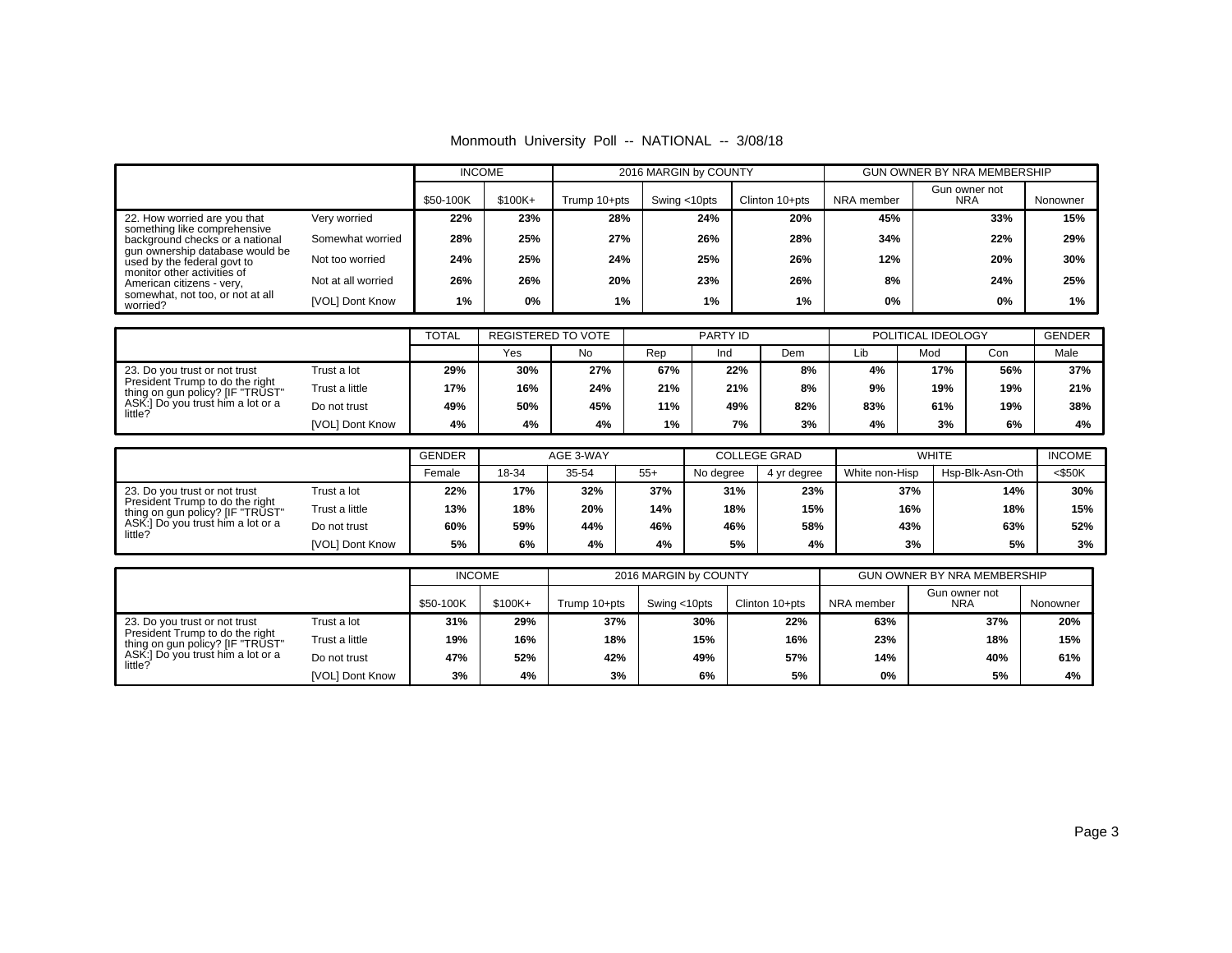| Monmouth University Poll -- NATIONAL -- 3/08/18 |  |  |  |  |  |
|-------------------------------------------------|--|--|--|--|--|
|-------------------------------------------------|--|--|--|--|--|

|                                                                    |           | <b>TOTAL</b> | REGISTERED TO VOTE |     |     | PARTY ID |     | POLITICAL IDEOLOGY | <b>GENDER</b> |     |      |
|--------------------------------------------------------------------|-----------|--------------|--------------------|-----|-----|----------|-----|--------------------|---------------|-----|------|
|                                                                    |           |              | Yes                | No  | Rep | Ind      | Dem | Lib                | Moc           | Con | Male |
| 24. Have you seen any of the<br>students involved in the Parkland. | Have seen | 70%          | 71%                | 63% | 71% | 68%      | 72% | 73%                | 66%           | 71% | 71%  |
| Florida high school shooting being<br>interviewed on TV, or not?   | Not seen  | 30%          | 29%                | 37% | 29% | 32%      | 28% | 27%                | 34%           | 29% | 29%  |

|                                                                    |           | GENDER |       | AGE 3-WAY |       |           | <b>COLLEGE GRAD</b> |                | <b>WHITE</b>    | <b>INCOME</b> |
|--------------------------------------------------------------------|-----------|--------|-------|-----------|-------|-----------|---------------------|----------------|-----------------|---------------|
|                                                                    |           | Female | 18-34 | 35-54     | $55+$ | No dearee | 4 vr dearee         | White non-Hisp | Hsp-Blk-Asn-Oth | $<$ \$50K     |
| 24. Have you seen any of the<br>students involved in the Parkland. | Have seen | 68%    | 65%   | 64%       | 78%   | 68%       | 72%                 | 69%            | 69%             | 63%           |
| Florida high school shooting being<br>interviewed on TV, or not?   | Not seen  | 32%    | 35%   | 36%       | 22%   | 32%       | 28%                 | 31%            | 31%             | 37%           |

|                                                                                                        |           | <b>INCOME</b> |           |              | 2016 MARGIN by COUNTY |                | GUN OWNER BY NRA MEMBERSHIP |                      |          |  |
|--------------------------------------------------------------------------------------------------------|-----------|---------------|-----------|--------------|-----------------------|----------------|-----------------------------|----------------------|----------|--|
|                                                                                                        |           | \$50-100K     | $$100K +$ | Trump 10+pts | Swing <10pts          | Clinton 10+pts | NRA member                  | Gun owner not<br>NRA | Nonowner |  |
| 24. Have you seen any of the                                                                           | Have seen | 73%           | 75%       | 69%          | 68%                   | 71%            | 73%                         | 68%                  | 69%      |  |
| students involved in the Parkland.<br>Florida high school shooting being<br>interviewed on TV, or not? | Not seen  | 27%           | 25%       | 31%          | 32%                   | 29%            | 27%                         | 32%                  | 31%      |  |

|                                             |                 | <b>TOTAL</b> | REGISTERED TO VOTE |     | PARTY ID |     |     | POLITICAL IDEOLOGY | <b>GENDER</b> |     |      |
|---------------------------------------------|-----------------|--------------|--------------------|-----|----------|-----|-----|--------------------|---------------|-----|------|
|                                             |                 |              | Yes                | No  | Rep      | Ind | Dem | Lib                | Mod           | Con | Male |
| 25. Are these students effective or         | Effective       | 62%          | 62%                | 66% | 37%      | 64% | 81% | 86%                | 66%           | 45% | 54%  |
| not effective advocates for gun<br>control? | Not effective   | 29%          | 30%                | 24% | 52%      | 27% | 13% | 10%                | 25%           | 44% | 38%  |
|                                             | [VOL] Dont Know | 9%           | 9%                 | 10% | 11%      | 9%  | 5%  | 3%                 | 9%            | 10% | 8%   |

|                                             |                 | <b>GENDER</b><br>AGE 3-WAY |       |       |       | <b>COLLEGE GRAD</b> | <b>WHITE</b> | <b>INCOME</b>  |                 |        |
|---------------------------------------------|-----------------|----------------------------|-------|-------|-------|---------------------|--------------|----------------|-----------------|--------|
|                                             |                 | Female                     | 18-34 | 35-54 | $55+$ | No dearee           | 4 vr dearee  | White non-Hisp | Hsp-Blk-Asn-Oth | <\$50K |
| 25. Are these students effective or         | Effective       | 71%                        | 68%   | 57%   | 62%   | 60%                 | 69%          | 59%            | 71%             | 65%    |
| not effective advocates for gun<br>control? | Not effective   | 20%                        | 24%   | 35%   | 28%   | 31%                 | 23%          | 32%            | 22%             | 27%    |
|                                             | [VOL] Dont Know | 9%                         | 8%    | 8%    | 10%   | 9%                  | 8%           | 9%             | 7%              | 8%     |

|                                                  |                       | <b>INCOME</b> |         |              | 2016 MARGIN by COUNTY |                |            | GUN OWNER BY NRA MEMBERSHIP |          |
|--------------------------------------------------|-----------------------|---------------|---------|--------------|-----------------------|----------------|------------|-----------------------------|----------|
|                                                  |                       | \$50-100K     | \$100K+ | Trump 10+pts | Swing <10pts          | Clinton 10+pts | NRA member | Gun owner not<br><b>NRA</b> | Nonowner |
| Effective<br>25. Are these students effective or |                       | 60%           | 64%     | 51%          | 67%                   | 72%            | 29%        | 48%                         | 75%      |
| not effective advocates for gun<br>control?      | Not effective         | 33%           | 27%     | 39%          | 27%                   | 20%            | 65%        | 40%                         | 17%      |
|                                                  | 7%<br>[VOL] Dont Know |               |         | 10%          | 7%                    | 9%             | 6%         | 12%                         | 8%       |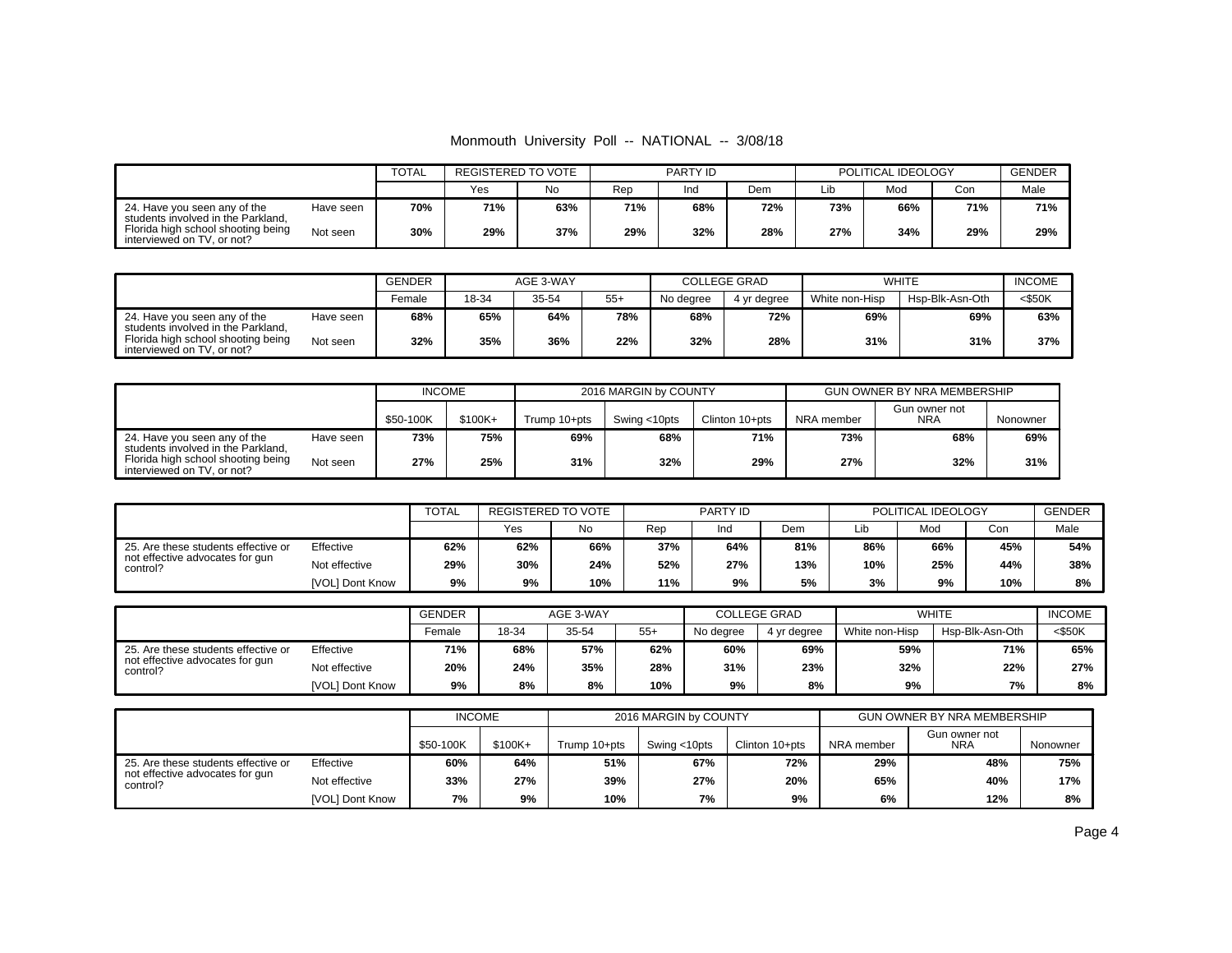Monmouth University Poll -- NATIONAL -- 3/08/18

|                                                                   |                 | <b>TOTAL</b> | <b>REGISTERED TO VOTE</b> |     |     | PARTY ID |     |     | POLITICAL IDEOLOGY |     | <b>GENDER</b> |
|-------------------------------------------------------------------|-----------------|--------------|---------------------------|-----|-----|----------|-----|-----|--------------------|-----|---------------|
|                                                                   |                 |              | Yes                       | No  | Rep | Ind      | Dem | Lib | Mod                | Con | Male          |
| 26. Compared to other victims of                                  | More impact     | 57%          | 58%                       | 51% | 45% | 59%      | 66% | 71% | 61%                | 45% | 54%           |
| mass shooting incidents in the<br>past, are the Parkland students | Less impact     | 5%           | 5%                        | 9%  | 8%  | 6%       | 2%  | 5%  | 3%                 | 7%  | 6%            |
| having more impact, less impact,<br>or about the same amount of   | Same amount     | 35%          | 34%                       | 36% | 45% | 30%      | 29% | 22% | 33%                | 44% | 38%           |
| impact on the gun control debate?                                 | [VOL] Dont Know | 3%           | 3%                        | 4%  | 2%  | 5%       | 2%  | 2%  | 3%                 | 4%  | 3%            |

|                                                                   |                 | <b>GENDER</b> |       | AGE 3-WAY |       |           | <b>COLLEGE GRAD</b> | <b>WHITE</b>   | <b>INCOME</b>   |           |
|-------------------------------------------------------------------|-----------------|---------------|-------|-----------|-------|-----------|---------------------|----------------|-----------------|-----------|
|                                                                   |                 | Female        | 18-34 | 35-54     | $55+$ | No degree | 4 yr degree         | White non-Hisp | Hsp-Blk-Asn-Oth | $<$ \$50K |
| 26. Compared to other victims of                                  | More impact     | 60%           | 57%   | 55%       | 59%   | 53%       | 67%                 | 55%            | 63%             | 56%       |
| mass shooting incidents in the<br>past, are the Parkland students | Less impact     | 5%            | 6%    | 5%        | 5%    | 6%        | 4%                  | 5%             | 4%              | 6%        |
| having more impact, less impact,<br>or about the same amount of   | Same amount     | 32%           | 34%   | 37%       | 33%   | 37%       | 26%                 | 38%            | 28%             | 35%       |
| impact on the gun control debate?                                 | [VOL] Dont Know | 4%            | 3%    | 3%        | 3%    | 3%        | 3%                  | 2%             | 5%              | 2%        |

|                                                                   |             | <b>INCOME</b> |           |              | 2016 MARGIN by COUNTY |                | <b>GUN OWNER BY NRA MEMBERSHIP</b> |                             |          |  |
|-------------------------------------------------------------------|-------------|---------------|-----------|--------------|-----------------------|----------------|------------------------------------|-----------------------------|----------|--|
|                                                                   |             | \$50-100K     | $$100K +$ | Trump 10+pts | Swing <10pts          | Clinton 10+pts | NRA member                         | Gun owner not<br><b>NRA</b> | Nonowner |  |
| 26. Compared to other victims of                                  | More impact | 58%           | 58%       | 53%          | 53%                   | 63%            | 26%                                | 54%                         | 63%      |  |
| mass shooting incidents in the<br>past, are the Parkland students | Less impact | 2%            | 8%        | 6%           | 4%                    | 5%             | 11%                                | 7%                          | 3%       |  |
| having more impact, less impact,<br>or about the same amount of   | Same amount | 38%           | 29%       | 38%          | 38%                   | 29%            | 55%                                | 36%                         | 31%      |  |
| [VOL] Dont Know<br>impact on the gun control debate?              |             | 3%            | 4%        | 2%           | 4%                    | 3%             | 7%                                 | 2%                          | 3%       |  |

|                                                               |                 | TOTAL | REGISTERED TO VOTE |     |     | PARTY ID |     |     | POLITICAL IDEOLOGY |     | <b>GENDER</b> |
|---------------------------------------------------------------|-----------------|-------|--------------------|-----|-----|----------|-----|-----|--------------------|-----|---------------|
|                                                               |                 |       | Yes                | No  | Rep | Ind      | Dem | Lib | Mod                | Con | Male          |
| 27. Do you approve or disapprove<br>Approve                   |                 | 64%   | 63%                | 65% | 41% | 65%      | 81% | 86% | 69%                | 46% | 59%           |
| of how these students are<br>handling themselves on TV and in | Disapprove      | 22%   | 22%                | 19% | 41% | 20%      | 9%  | 9%  | 14%                | 37% | 29%           |
| other media?                                                  | [VOL] Dont Know | 14%   | 14%                | 16% | 17% | 15%      | 10% | 5%  | 17%                | 17% | 12%           |

|                                                               |                 | <b>GENDER</b> |       | AGE 3-WAY |       |           | <b>COLLEGE GRAD</b> |                | <b>WHITE</b>    | <b>INCOME</b> |
|---------------------------------------------------------------|-----------------|---------------|-------|-----------|-------|-----------|---------------------|----------------|-----------------|---------------|
|                                                               |                 | Female        | 18-34 | 35-54     | $55+$ | No dearee | 4 yr degree         | White non-Hisp | Hsp-Blk-Asn-Oth | <\$50K        |
| 27. Do you approve or disapprove                              | Approve         | 68%           | 65%   | 61%       | 64%   | 61%       | 71%                 | 60%            | 70%             | 63%           |
| of how these students are<br>handling themselves on TV and in | Disapprove      | 15%           | 20%   | 24%       | 22%   | 25%       | 15%                 | 24%            | 18%             | 21%           |
| other media?                                                  | [VOL] Dont Know | 16%           | 16%   | 14%       | 14%   | 15%       | 14%                 | 16%            | 12%             | 16%           |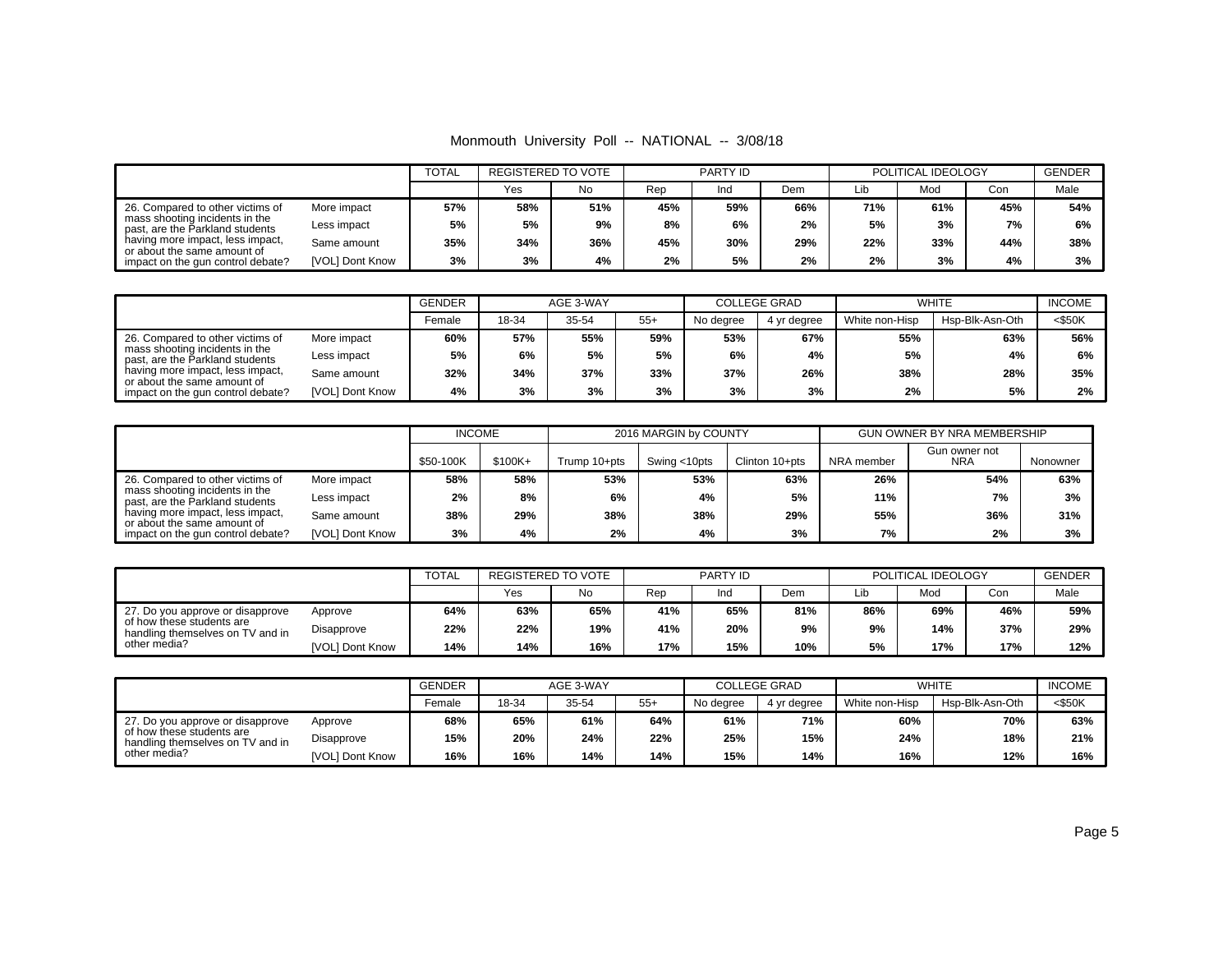|  |  |  |  | Monmouth University Poll -- NATIONAL -- 3/08/18 |  |  |
|--|--|--|--|-------------------------------------------------|--|--|
|--|--|--|--|-------------------------------------------------|--|--|

|                                                               |            | <b>INCOME</b> |           |              | 2016 MARGIN by COUNTY |                | GUN OWNER BY NRA MEMBERSHIP |                             |          |
|---------------------------------------------------------------|------------|---------------|-----------|--------------|-----------------------|----------------|-----------------------------|-----------------------------|----------|
|                                                               |            | \$50-100K     | $$100K +$ | Trump 10+pts | Swing <10pts          | Clinton 10+pts | NRA member                  | Gun owner not<br><b>NRA</b> | Nonowner |
| 27. Do you approve or disapprove                              | Approve    | 64%           | 64%       | 56%          | 66%                   | 70%            | 29%                         | 53%                         | 75%      |
| of how these students are<br>handling themselves on TV and in | Disapprove | 24%           | 23%       | 30%          | 18%                   | 17%            | 50%                         | 30%                         | 13%      |
| other media?<br>[VOL] Dont Know                               |            | 12%           | 12%       | 14%          | 16%                   | 14%            | 21%                         | 17%                         | 12%      |

|                                                                                         |                                                 | <b>TOTAL</b> | REGISTERED TO VOTE |     |     | PARTY ID |     |     | POLITICAL IDEOLOGY |     |
|-----------------------------------------------------------------------------------------|-------------------------------------------------|--------------|--------------------|-----|-----|----------|-----|-----|--------------------|-----|
|                                                                                         |                                                 |              | Yes                | No  | Rep | Ind      | Dem | Lib | Mod                | Con |
| 28. Do you think these students<br>are advocating for issues they                       | Advocating for issues they really<br>believe in | 47%          | 46%                | 51% | 17% | 45%      | 73% | 75% | 55%                | 23% |
| really believe in or are they being<br>manipulated by outside groups, or<br>is it both? | Being manipulated by outside<br>groups          | 22%          | 23%                | 15% | 41% | 22%      | 5%  | 5%  | 16%                | 37% |
|                                                                                         | <b>Both</b>                                     | 27%          | 27%                | 27% | 39% | 26%      | 17% | 16% | 23%                | 36% |
|                                                                                         | [VOL] Dont Know                                 | 5%           | 4%                 | 8%  | 2%  | 6%       | 6%  | 5%  | 6%                 | 4%  |

|                                                                                         |                                                 | <b>GENDER</b> |        |     | AGE 3-WAY |       | <b>COLLEGE GRAD</b> |             | <b>WHITE</b>   |
|-----------------------------------------------------------------------------------------|-------------------------------------------------|---------------|--------|-----|-----------|-------|---------------------|-------------|----------------|
|                                                                                         |                                                 | Male          | Female |     | 35-54     | $55+$ | No degree           | 4 yr degree | White non-Hisp |
| 28. Do you think these students<br>are advocating for issues they                       | Advocating for issues they really<br>believe in | 37%           | 56%    | 52% | 45%       | 44%   | 44%                 | 54%         | 41%            |
| really believe in or are they being<br>manipulated by outside groups, or<br>is it both? | Being manipulated by outside<br>groups          | 30%           | 14%    | 19% | 21%       | 25%   | 24%                 | 17%         | 24%            |
|                                                                                         | <b>Both</b>                                     | 31%           | 23%    | 27% | 29%       | 24%   | 27%                 | 26%         | 30%            |
|                                                                                         | [VOL] Dont Know                                 | 3%            | 7%     | 3%  | 6%        | 6%    | 6%                  | 3%          | 4%             |

|                                                                                         |                                                 | <b>WHITE</b>    |           | <b>INCOME</b> |          |              | 2016 MARGIN by COUNTY |                |
|-----------------------------------------------------------------------------------------|-------------------------------------------------|-----------------|-----------|---------------|----------|--------------|-----------------------|----------------|
|                                                                                         |                                                 | Hsp-Blk-Asn-Oth | $<$ \$50K | \$50-100K     | $$100K+$ | Trump 10+pts | Swing <10pts          | Clinton 10+pts |
| 28. Do you think these students<br>are advocating for issues they                       | Advocating for issues they really<br>believe in | 58%             | 45%       | 46%           | 50%      | 35%          | 56%                   | 54%            |
| really believe in or are they being<br>manipulated by outside groups, or<br>is it both? | Being manipulated by outside<br>groups          | 15%             | 21%       | 20%           | 23%      | 29%          | 19%                   | 16%            |
|                                                                                         | <b>Both</b>                                     | 20%             | 28%       | 30%           | 24%      | 31%          | 21%                   | 25%            |
|                                                                                         | <b>IVOLI Dont Know</b>                          | 7%              | 6%        | 5%            | 2%       | 5%           | 4%                    | 5%             |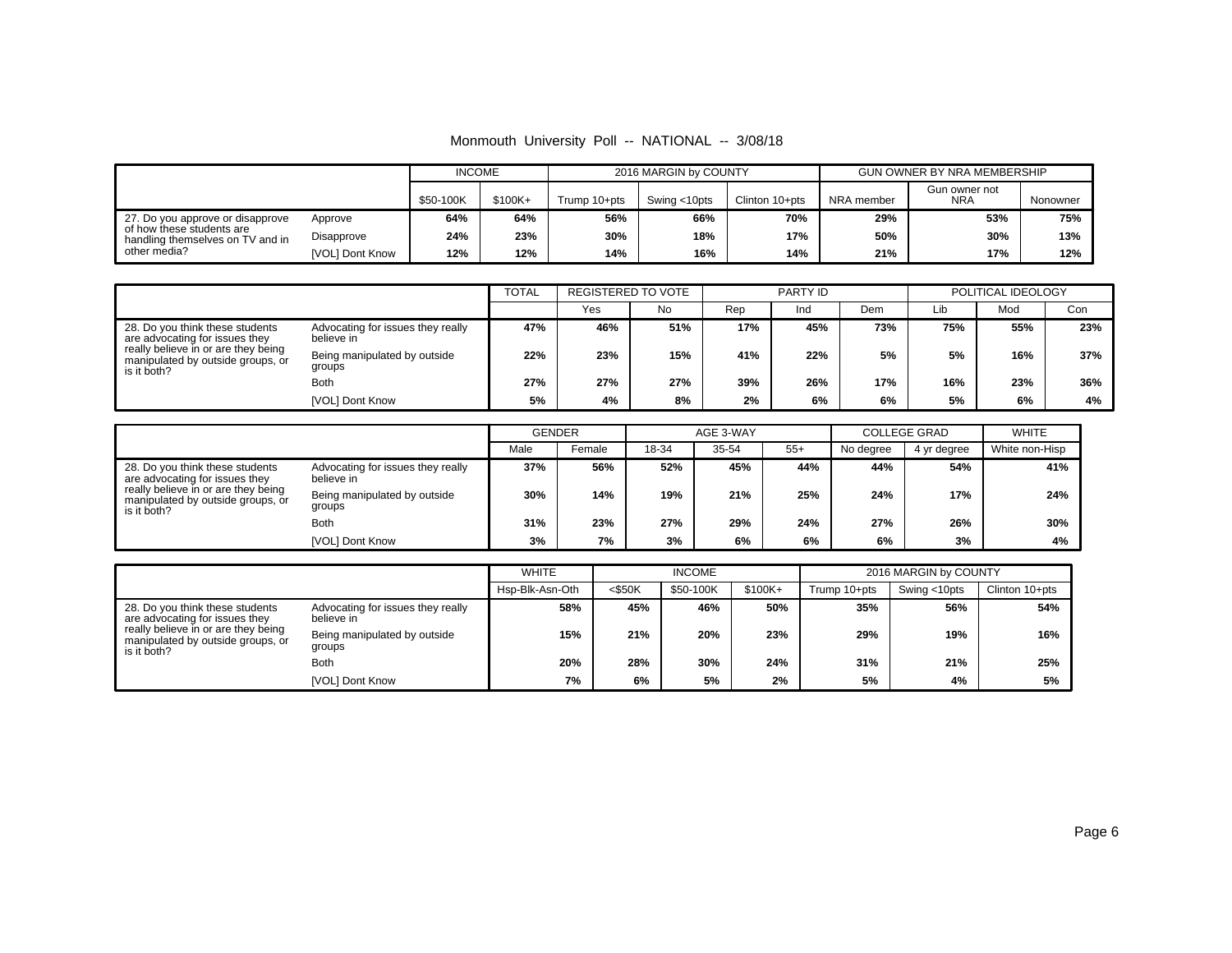## Monmouth University Poll -- NATIONAL -- 3/08/18

|                                                                                         |                                                 |            | <b>GUN OWNER BY NRA MEMBERSHIP</b> |          |
|-----------------------------------------------------------------------------------------|-------------------------------------------------|------------|------------------------------------|----------|
|                                                                                         |                                                 | NRA member | Gun owner not<br><b>NRA</b>        | Nonowner |
| 28. Do you think these students<br>are advocating for issues they                       | Advocating for issues they really<br>believe in | 8%         | 40%                                | 57%      |
| really believe in or are they being<br>manipulated by outside groups, or<br>is it both? | Being manipulated by outside<br>groups          | 61%        | 24%                                | 12%      |
|                                                                                         | <b>Both</b>                                     | 28%        | 32%                                | 24%      |
|                                                                                         | [VOL] Dont Know                                 | 4%         | 4%                                 | 6%       |

|                                                                      |                                       |     | <b>TOTAL</b><br><b>REGISTERED TO VOTE</b><br>PARTY ID |     |     | POLITICAL IDEOLOGY |     |     |     |     |
|----------------------------------------------------------------------|---------------------------------------|-----|-------------------------------------------------------|-----|-----|--------------------|-----|-----|-----|-----|
|                                                                      |                                       |     | Yes                                                   | No  | Rep | Ind                | Dem | Lib | Mod | Con |
| 46. Do you or anyone in your                                         | Yes, self                             | 17% | 18%                                                   | 9%  | 19% | 18%                | 13% | 13% | 16% | 21% |
| household own a gun, rifle, or<br>pistol? [IF YES, ASK:] Is that you | Yes, someone else                     | 12% | 11%                                                   | 16% | 12% | 10%                | 14% | 13% | 15% | 9%  |
| or someone else in your<br>household?                                | Yes, both self and someone else       | 17% | 17%                                                   | 16% | 31% | 15%                | 8%  | 6%  | 16% | 24% |
|                                                                      | No, nobody in household owns a<br>qun | 47% | 46%                                                   | 54% | 28% | 48%                | 63% | 66% | 48% | 35% |
|                                                                      | (VOL) Dont know Refused               | 7%  | 8%                                                    | 5%  | 10% | 8%                 | 2%  | 2%  | 5%  | 11% |

|                                                                                                      |                                       | <b>GENDER</b> |        |       | AGE 3-WAY |       | <b>COLLEGE GRAD</b> | <b>WHITE</b> |                |
|------------------------------------------------------------------------------------------------------|---------------------------------------|---------------|--------|-------|-----------|-------|---------------------|--------------|----------------|
|                                                                                                      |                                       | Male          | Female | 18-34 | 35-54     | $55+$ | No degree           | 4 yr degree  | White non-Hisp |
| 46. Do you or anyone in your<br>household own a gun, rifle, or<br>pistol? [IF YES, ASK:] Is that you | Yes, self                             | 23%           | 11%    | 10%   | 18%       | 22%   | 16%                 | 19%          | 19%            |
|                                                                                                      | Yes, someone else                     | 4%            | 19%    | 18%   | 10%       | 8%    | 12%                 | 10%          | 12%            |
| or someone else in your                                                                              | Yes, both self and someone else       | 25%           | 10%    | 20%   | 21%       | 11%   | 17%                 | 16%          | 19%            |
| household?                                                                                           | No, nobody in household owns a<br>gun | 39%           | 55%    | 47%   | 45%       | 50%   | 47%                 | 48%          | 43%            |
|                                                                                                      | (VOL) Dont know Refused               | 9%            | 6%     | 6%    | 6%        | 9%    | 7%                  | 6%           | 7%             |

|                                                                      |                                       | <b>WHITE</b>    |           | <b>INCOME</b> |          |              | 2016 MARGIN by COUNTY |                |
|----------------------------------------------------------------------|---------------------------------------|-----------------|-----------|---------------|----------|--------------|-----------------------|----------------|
|                                                                      |                                       | Hsp-Blk-Asn-Oth | $<$ \$50K | \$50-100K     | $$100K+$ | Trump 10+pts | Swing <10pts          | Clinton 10+pts |
| 46. Do you or anyone in your                                         | Yes, self                             | 13%             | 16%       | 20%           | 19%      | 22%          | 11%                   | 15%            |
| household own a gun, rifle, or<br>pistol? [IF YES, ASK:] Is that you | Yes, someone else                     | 13%             | 10%       | 14%           | 11%      | 14%          | 15%                   | 8%             |
| or someone else in your<br>household?                                | Yes, both self and someone else       | 12%             | 14%       | 23%           | 20%      | 23%          | 16%                   | 12%            |
|                                                                      | No, nobody in household owns a<br>gun | 57%             | 57%       | 37%           | 42%      | 33%          | 50%                   | 59%            |
|                                                                      | (VOL) Dont know Refused               | 5%              | 4%        | 5%            | 8%       | 9%           | 8%                    | 6%             |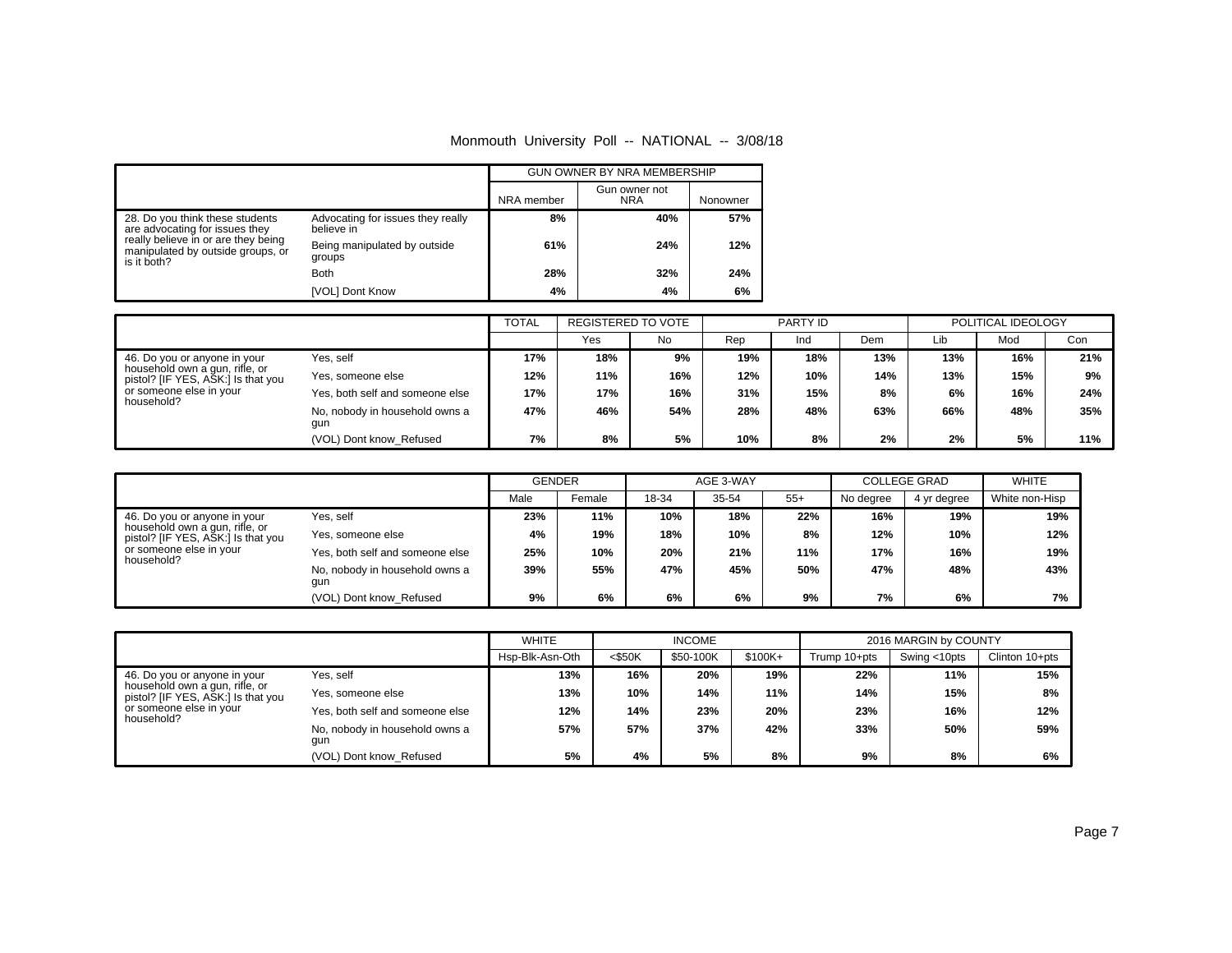|  |  |  |  | Monmouth University Poll -- NATIONAL -- 3/08/18 |  |  |
|--|--|--|--|-------------------------------------------------|--|--|
|--|--|--|--|-------------------------------------------------|--|--|

|                                                             |                         |     | <b>REGISTERED TO VOTE</b> |     | <b>PARTY ID</b> |     |     | POLITICAL IDEOLOGY |     |     |
|-------------------------------------------------------------|-------------------------|-----|---------------------------|-----|-----------------|-----|-----|--------------------|-----|-----|
|                                                             |                         |     | Yes                       | No  | Rep             | Ind | Dem | Lib                | Mod | Con |
| 47A. Please tell me if this is a                            | Major reason            | 68% | 69%                       | 63% | 78%             | 68% | 55% | 65%                | 65% | 71% |
| major reason, minor reason, or<br>not a reason why you own  | Minor reason            | 18% | 17%                       | 23% | 13%             | 21% | 20% | 20%                | 18% | 19% |
| [owned] a gun: For personal<br>safety to protect against an | Not a reason            | 13% | 13%                       | 14% | 9%              | 10% | 24% | 16%                | 18% | 9%  |
| attacker                                                    | (VOL) Dont know Refused | 0%  | 0%                        | 0%  | 0%              | 1%  | 0%  | 0%                 | 0%  | 1%  |

|                                                                                                                                                               |                         | <b>GENDER</b> |        | AGE 3-WAY |       |       | <b>COLLEGE GRAD</b> | <b>WHITE</b> |                |
|---------------------------------------------------------------------------------------------------------------------------------------------------------------|-------------------------|---------------|--------|-----------|-------|-------|---------------------|--------------|----------------|
|                                                                                                                                                               |                         | Male          | Female | 18-34     | 35-54 | $55+$ | No degree           | 4 yr degree  | White non-Hisp |
| 47A. Please tell me if this is a<br>major reason, minor reason, or<br>not a reason why you own<br>[owned] a gun: For personal<br>safety to protect against an | Maior reason            | 68%           | 69%    | 78%       | 71%   | 60%   | 72%                 | 58%          | 68%            |
|                                                                                                                                                               | Minor reason            | 21%           | 14%    | 16%       | 18%   | 19%   | 16%                 | 23%          | 17%            |
|                                                                                                                                                               | Not a reason            | 10%           | 17%    | 6%        | 10%   | 20%   | 11%                 | 19%          | 15%            |
| attacker                                                                                                                                                      | (VOL) Dont know Refused | 1%            | 0%     | 0%        | 1%    | 0%    | 1%                  | $0\%$        | 0%             |

|                                                                                                |                         | <b>WHITE</b><br><b>INCOME</b> |           |           |          | 2016 MARGIN by COUNTY |              |                |  |
|------------------------------------------------------------------------------------------------|-------------------------|-------------------------------|-----------|-----------|----------|-----------------------|--------------|----------------|--|
|                                                                                                |                         | Hsp-Blk-Asn-Oth               | $<$ \$50K | \$50-100K | $$100K+$ | Trump 10+pts          | Swing <10pts | Clinton 10+pts |  |
| 47A. Please tell me if this is a<br>major reason, minor reason, or<br>not a reason why you own | Major reason            | 71%                           | 71%       | 71%       | 63%      | 67%                   | 68%          | 71%            |  |
|                                                                                                | Minor reason            | 21%                           | 16%       | 20%       | 18%      | 19%                   | 21%          | 16%            |  |
| fowned] a gun: For personal                                                                    | Not a reason            | 6%                            | 12%       | 9%        | 19%      | 13%                   | 11%          | 14%            |  |
| safety to protect against an<br>attacker                                                       | (VOL) Dont know Refused | 2%                            | 1%        | 0%        | 0%       | 1%                    | 0%           | 0%             |  |

|                                                             |                         | <b>NRA MEMBER</b> |     |
|-------------------------------------------------------------|-------------------------|-------------------|-----|
|                                                             |                         | Yes               | No  |
| 47A. Please tell me if this is a                            | Major reason            | 82%               | 66% |
| major reason, minor reason, or<br>not a reason why you own  | Minor reason            | 15%               | 19% |
| [owned] a gun: For personal<br>safety to protect against an | Not a reason            | 3%                | 15% |
| attacker                                                    | (VOL) Dont know Refused | 0%                | 1%  |

|                                                            | <b>TOTAL</b> |     | <b>REGISTERED TO VOTE</b> |     | PARTY ID |     |     | POLITICAL IDEOLOGY |     |     | <b>GENDER</b> |
|------------------------------------------------------------|--------------|-----|---------------------------|-----|----------|-----|-----|--------------------|-----|-----|---------------|
|                                                            |              |     | Yes                       | No. | Rep      | Ind | Dem | Lib                | Mod | Con | Male          |
| 47B. Please tell me if this is a                           | Major reason | 61% | 61%                       | 61% | 72%      | 57% | 51% | 60%                | 54% | 67% | 64%           |
| maior reason, minor reason, or<br>not a reason why you own | Minor reason | 23% | 22%                       | 26% | 22%      | 27% | 18% | 22%                | 25% | 21% | 24%           |
| fowned] a gun: To protect my<br>property                   | Not a reason | 16% | 16%                       | 13% | 7%       | 16% | 30% | 18%                | 20% | 12% | 12%           |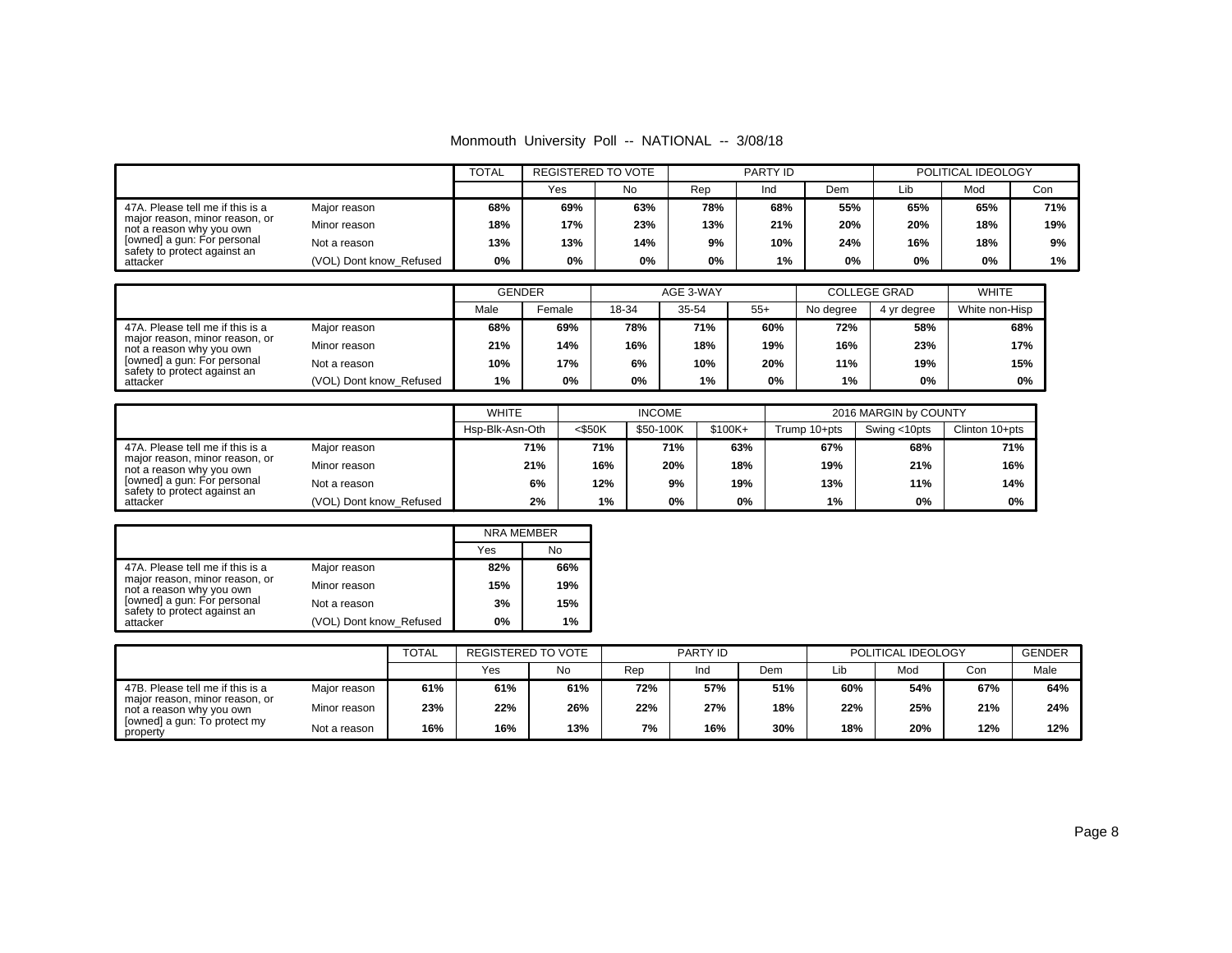Monmouth University Poll -- NATIONAL -- 3/08/18

|                                                            |              | <b>GENDER</b><br>AGE 3-WAY |       |       |       | <b>COLLEGE GRAD</b> | <b>WHITE</b> | <b>INCOME</b>  |                 |        |
|------------------------------------------------------------|--------------|----------------------------|-------|-------|-------|---------------------|--------------|----------------|-----------------|--------|
|                                                            |              | Female                     | 18-34 | 35-54 | $55+$ | No dearee           | 4 vr dearee  | White non-Hisp | Hsp-Blk-Asn-Oth | <\$50K |
| 47B. Please tell me if this is a                           | Major reason | 57%                        | 68%   | 64%   | 55%   | 66%                 | 50%          | 60%            | 69%             | 65%    |
| major reason, minor reason, or<br>not a reason why you own | Minor reason | 20%                        | 24%   | 18%   | 26%   | 21%                 | 29%          | 24%            | 19%             | 24%    |
| [owned] a gun: To protect my<br>property                   | Not a reason | 22%                        | 7%    | 18%   | 19%   | 14%                 | 21%          | 17%            | 12%             | 11%    |

|                                                            |              | <b>INCOME</b> |          |              | 2016 MARGIN by COUNTY |                | <b>NRA MEMBER</b> |     |  |
|------------------------------------------------------------|--------------|---------------|----------|--------------|-----------------------|----------------|-------------------|-----|--|
|                                                            |              | \$50-100K     | $$100K+$ | Trump 10+pts | Swing <10pts          | Clinton 10+pts | Yes               | No  |  |
| 47B. Please tell me if this is a                           | Major reason | 65%           | 59%      | 63%          | 52%                   | 64%            | 79%               | 58% |  |
| major reason, minor reason, or<br>not a reason why you own | Minor reason | 23%           | 20%      | 21%          | 30%                   | 21%            | 20%               | 24% |  |
| [owned] a gun: To protect my<br>property                   | Not a reason | 12%           | 21%      | 16%          | 18%                   | 15%            | 1%                | 18% |  |

|                                                            |                         | <b>TOTAL</b> | <b>REGISTERED TO VOTE</b> |     |     | PARTY ID |     |     | POLITICAL IDEOLOGY |     |  |
|------------------------------------------------------------|-------------------------|--------------|---------------------------|-----|-----|----------|-----|-----|--------------------|-----|--|
|                                                            |                         |              | Yes                       | No  | Rep | Ind      | Dem | Lib | Mod                | Con |  |
| 47C. Please tell me if this is a                           | Major reason            | 48%          | 46%                       | 59% | 61% | 42%      | 33% | 31% | 47%                | 53% |  |
| major reason, minor reason, or<br>not a reason why you own | Minor reason            | 19%          | 18%                       | 23% | 15% | 23%      | 17% | 7%  | 21%                | 19% |  |
| [owned] a gun: For hunting                                 | Not a reason            | 33%          | 35%                       | 19% | 24% | 33%      | 51% | 58% | 32%                | 28% |  |
|                                                            | (VOL) Dont know Refused | 1%           | 1%                        | 0%  | 0%  | $1\%$    | 0%  | 4%  | 0%                 | 0%  |  |

|                                                                                                                              |                         | <b>GENDER</b> |        |       | AGE 3-WAY |       | <b>COLLEGE GRAD</b> | <b>WHITE</b> |                |
|------------------------------------------------------------------------------------------------------------------------------|-------------------------|---------------|--------|-------|-----------|-------|---------------------|--------------|----------------|
|                                                                                                                              |                         | Male          | Female | 18-34 | 35-54     | $55+$ | No degree           | 4 yr degree  | White non-Hisp |
| 47C. Please tell me if this is a<br>major reason, minor reason, or<br>not a reason why you own<br>[owned] a gun: For hunting | Major reason            | 53%           | 38%    | 53%   | 50%       | 42%   | 51%                 | 38%          | 51%            |
|                                                                                                                              | Minor reason            | 21%           | 13%    | 23%   | 17%       | 17%   | 17%                 | 21%          | 18%            |
|                                                                                                                              | Not a reason            | 25%           | 47%    | 22%   | 33%       | 41%   | 30%                 | 41%          | 30%            |
|                                                                                                                              | (VOL) Dont know Refused | $0\%$         | 2%     | 3%    | $0\%$     | 0%    | 1%                  | 0%           | 1%             |

|                                                            |                         |                 | <b>INCOME</b><br><b>WHITE</b> |           |          |              | 2016 MARGIN by COUNTY |                |  |  |
|------------------------------------------------------------|-------------------------|-----------------|-------------------------------|-----------|----------|--------------|-----------------------|----------------|--|--|
|                                                            |                         | Hsp-Blk-Asn-Oth | $<$ \$50K                     | \$50-100K | $$100K+$ | Trump 10+pts | Swing <10pts          | Clinton 10+pts |  |  |
| 47C. Please tell me if this is a                           | Major reason            | 38%             | 47%                           | 45%       | 52%      | 55%          | 42%                   | 40%            |  |  |
| major reason, minor reason, or<br>not a reason why you own | Minor reason            | 19%             | 18%                           | 20%       | 18%      | 20%          | 18%                   | 17%            |  |  |
| [owned] a gun: For hunting                                 | Not a reason            | 43%             | 33%                           | 35%       | 31%      | 24%          | 41%                   | 42%            |  |  |
|                                                            | (VOL) Dont know Refused | 0%              | 2%                            | 0%        | 0%       | 1%           | 0%                    | $0\%$          |  |  |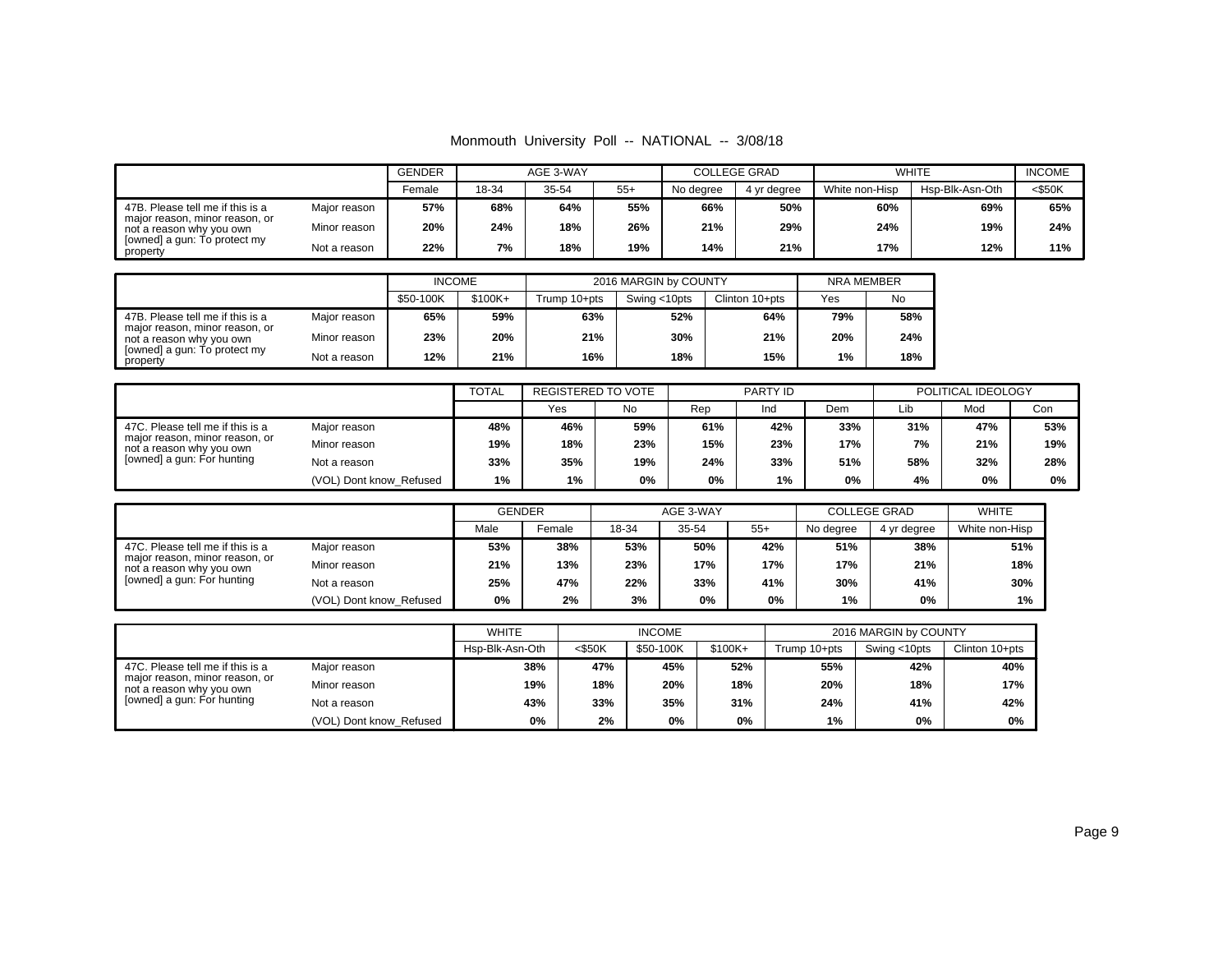## Monmouth University Poll -- NATIONAL -- 3/08/18

|                                                            |                         | <b>NRA MEMBER</b> |           |
|------------------------------------------------------------|-------------------------|-------------------|-----------|
|                                                            |                         | Yes               | <b>No</b> |
| 47C. Please tell me if this is a                           | Major reason            | 69%               | 43%       |
| major reason, minor reason, or<br>not a reason why you own | Minor reason            | 13%               | 19%       |
| [owned] a gun: For hunting                                 | Not a reason            | 17%               | 37%       |
|                                                            | (VOL) Dont know_Refused | 0%                | 1%        |

|                                                            |                         | <b>TOTAL</b> | REGISTERED TO VOTE |     |     | PARTY ID |     |     | POLITICAL IDEOLOGY |     |  |
|------------------------------------------------------------|-------------------------|--------------|--------------------|-----|-----|----------|-----|-----|--------------------|-----|--|
|                                                            |                         |              | Yes                | No  | Rep | Ind      | Dem | Lib | Mod                | Con |  |
| 47D. Please tell me if this is a                           | Major reason            | 47%          | 46%                | 54% | 53% | 50%      | 29% | 40% | 44%                | 50% |  |
| major reason, minor reason, or<br>not a reason why you own | Minor reason            | 24%          | 24%                | 26% | 24% | 25%      | 22% | 17% | 28%                | 23% |  |
| [owned] a gun: For target shooting                         | Not a reason            | 29%          | 30%                | 20% | 23% | 24%      | 48% | 43% | 29%                | 26% |  |
|                                                            | (VOL) Dont know Refused | 0%           | 0%                 | 0%  | 0%  | 0%       | 1%  | 1%  | 0%                 | 0%  |  |

|                                                            |                         | <b>GENDER</b> |        |       | AGE 3-WAY |       | <b>COLLEGE GRAD</b> | <b>WHITE</b> |                |
|------------------------------------------------------------|-------------------------|---------------|--------|-------|-----------|-------|---------------------|--------------|----------------|
|                                                            |                         |               | Female | 18-34 | 35-54     | $55+$ | No degree           | 4 yr degree  | White non-Hisp |
| 47D. Please tell me if this is a                           | Major reason            | 54%           | 35%    | 59%   | 50%       | 37%   | 46%                 | 47%          | 45%            |
| major reason, minor reason, or<br>not a reason why you own | Minor reason            | 28%           | 18%    | 31%   | 23%       | 21%   | 23%                 | 28%          | 27%            |
| [owned] a gun: For target shooting                         | Not a reason            | 19%           | 47%    | 11%   | 28%       | 42%   | 31%                 | 24%          | 28%            |
|                                                            | (VOL) Dont know Refused | 0%            | 0%     | 0%    | 0%        | 0%    | 0%                  | 1%           | 0%             |

|                                                            |                         | <b>WHITE</b>    |           | <b>INCOME</b> |          |              | 2016 MARGIN by COUNTY |                |
|------------------------------------------------------------|-------------------------|-----------------|-----------|---------------|----------|--------------|-----------------------|----------------|
|                                                            |                         | Hsp-Blk-Asn-Oth | $<$ \$50K | \$50-100K     | $$100K+$ | Trump 10+pts | Swing <10pts          | Clinton 10+pts |
| 47D. Please tell me if this is a                           | Major reason            | 49%             | 43%       | 47%           | 53%      | 48%          | 45%                   | 46%            |
| major reason, minor reason, or<br>not a reason why you own | Minor reason            | 18%             | 25%       | 25%           | 24%      | 25%          | 28%                   | 20%            |
| [owned] a gun: For target shooting                         | Not a reason            | 33%             | 32%       | 28%           | 23%      | 27%          | 27%                   | 34%            |
|                                                            | (VOL) Dont know Refused | 0%              | $0\%$     | 0%            | 0%       | 0%           | 0%                    | 0%             |

|                                                            |                         | <b>NRA MEMBER</b> |     |
|------------------------------------------------------------|-------------------------|-------------------|-----|
|                                                            |                         | Yes               | No  |
| 47D. Please tell me if this is a                           | Major reason            | 68%               | 42% |
| major reason, minor reason, or<br>not a reason why you own | Minor reason            | 24%               | 24% |
| [owned] a gun: For target shooting                         | Not a reason            | 8%                | 33% |
|                                                            | (VOL) Dont know Refused | 0%                | 0%  |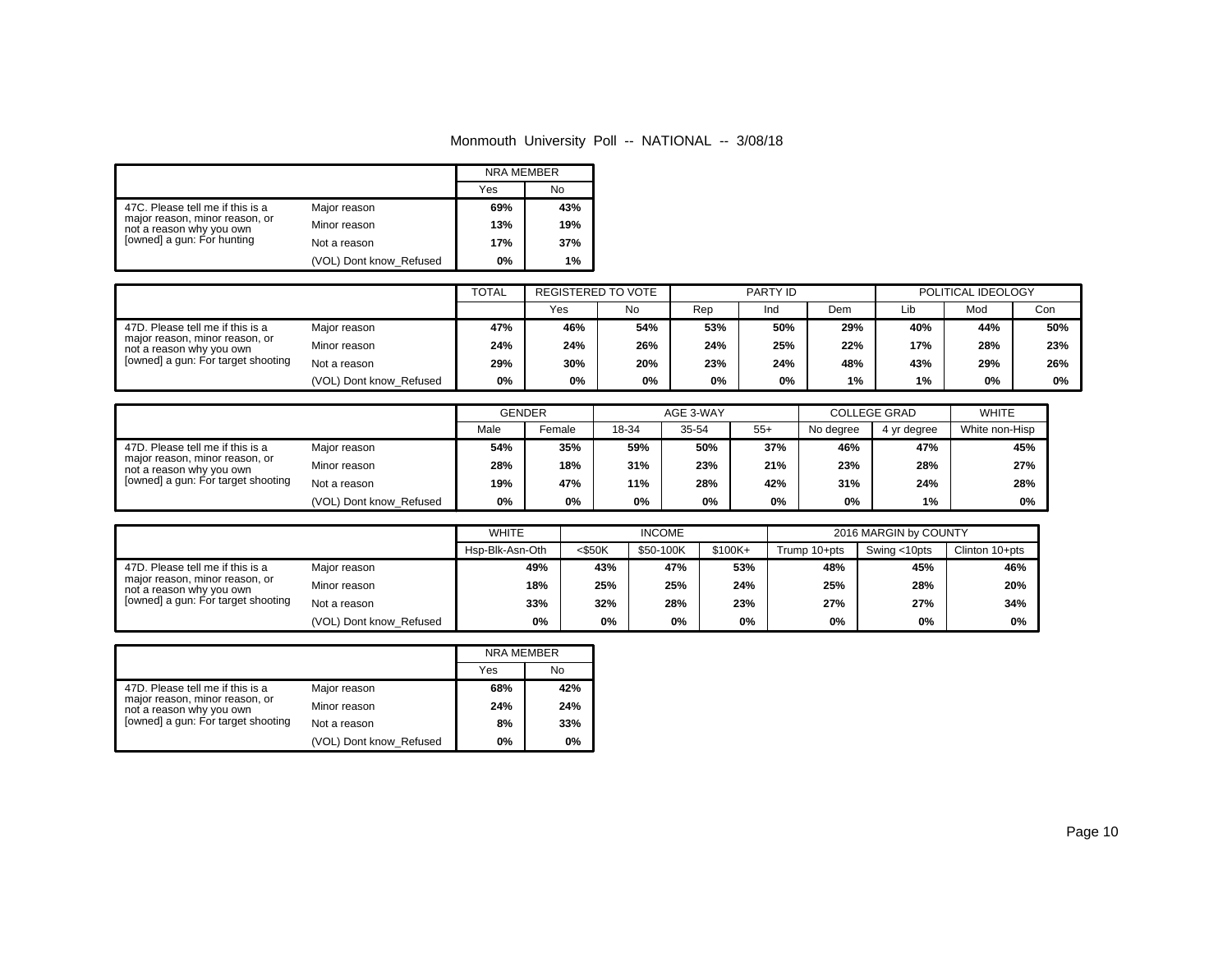| Monmouth University Poll -- NATIONAL -- 3/08/18 |  |  |  |  |  |
|-------------------------------------------------|--|--|--|--|--|
|-------------------------------------------------|--|--|--|--|--|

|                                                            |                         |     | <b>TOTAL</b><br><b>REGISTERED TO VOTE</b><br>PARTY ID |     |     | POLITICAL IDEOLOGY |     |     |     |     |
|------------------------------------------------------------|-------------------------|-----|-------------------------------------------------------|-----|-----|--------------------|-----|-----|-----|-----|
|                                                            |                         |     | Yes                                                   | No. | Rep | Ind                | Dem | Lib | Mod | Con |
| 47E. Please tell me if this is a                           | Major reason            | 11% | 10%                                                   | 17% | 10% | 14%                | 8%  | 9%  | 11% | 12% |
| major reason, minor reason, or<br>not a reason why you own | Minor reason            | 12% | 12%                                                   | 10% | 14% | 13%                | 6%  | 4%  | 12% | 13% |
| [owned] a gun: Need it for my job<br>or work               | Not a reason            | 76% | 77%                                                   | 73% | 77% | 72%                | 86% | 86% | 77% | 74% |
|                                                            | (VOL) Dont know Refused | 1%  | 1%                                                    | 0%  | 0%  | 1%                 | 1%  | 1%  | 0%  | 1%  |

|                                                            |                         | <b>GENDER</b> |        |       | AGE 3-WAY |       | <b>COLLEGE GRAD</b> | <b>WHITE</b> |                |
|------------------------------------------------------------|-------------------------|---------------|--------|-------|-----------|-------|---------------------|--------------|----------------|
|                                                            |                         | Male          | Female | 18-34 | 35-54     | $55+$ | No dearee           | 4 vr dearee  | White non-Hisp |
| 47E. Please tell me if this is a                           | Major reason            | 10%           | 12%    | 7%    | 13%       | 10%   | 9%                  | 15%          | 8%             |
| major reason, minor reason, or<br>not a reason why you own | Minor reason            | 13%           | 9%     | 15%   | 7%        | 15%   | 13%                 | 9%           | 14%            |
| [owned] a gun: Need it for my job<br>or work               | Not a reason            | 76%           | 78%    | 78%   | 79%       | 74%   | 77%                 | 75%          | 78%            |
|                                                            | (VOL) Dont know Refused | 1%            | 1%     | 0%    | 1%        | 1%    | $1\%$               | 1%           | $1\%$          |

|                                                            |                         |                 | <b>WHITE</b><br><b>INCOME</b> |           |          |              | 2016 MARGIN by COUNTY |                |  |  |
|------------------------------------------------------------|-------------------------|-----------------|-------------------------------|-----------|----------|--------------|-----------------------|----------------|--|--|
|                                                            |                         | Hsp-Blk-Asn-Oth | $<$ \$50K                     | \$50-100K | $$100K+$ | Trump 10+pts | Swing <10pts          | Clinton 10+pts |  |  |
| 47E. Please tell me if this is a                           | Major reason            | 19%             | 7%                            | 10%       | 16%      | 10%          | 12%                   | 11%            |  |  |
| major reason, minor reason, or<br>not a reason why you own | Minor reason            | 8%              | 13%                           | 12%       | 13%      | 11%          | 13%                   | 13%            |  |  |
| [owned] a gun: Need it for my job<br>or work               | Not a reason            | 72%             | 78%                           | 78%       | 70%      | 77%          | 75%                   | 76%            |  |  |
|                                                            | (VOL) Dont know Refused | 2%              | 2%                            | 0%        | 0%       | 2%           | 0%                    | 0%             |  |  |

|                                                            |                         | <b>NRA MEMBER</b> |     |
|------------------------------------------------------------|-------------------------|-------------------|-----|
|                                                            |                         | Yes               | No  |
| 47E. Please tell me if this is a                           | Major reason            | 12%               | 11% |
| major reason, minor reason, or<br>not a reason why you own | Minor reason            | 20%               | 10% |
| [owned] a gun: Need it for my job<br>or work               | Not a reason            | 68%               | 78% |
|                                                            | (VOL) Dont know Refused | 0%                | 1%  |

|                                                                 |                         |     | <b>REGISTERED TO VOTE</b> |           |     | PARTY ID |     |     | POLITICAL IDEOLOGY |     |  |
|-----------------------------------------------------------------|-------------------------|-----|---------------------------|-----------|-----|----------|-----|-----|--------------------|-----|--|
|                                                                 |                         |     | Yes                       | <b>No</b> | Rep | Ind      | Dem | Lib | Mod                | Con |  |
| 47F. Please tell me if this is a                                | Maior reason            | 23% | 23%                       | 21%       | 28% | 25%      | 11% | 12% | 19%                | 30% |  |
| major reason, minor reason, or<br>not a reason why you own      | Minor reason            | 23% | 22%                       | 35%       | 28% | 25%      | 13% | 21% | 20%                | 26% |  |
| [owned] a gun: To defend against<br>possible government tyranny | Not a reason            | 51% | 52%                       | 44%       | 42% | 49%      | 73% | 65% | 60%                | 41% |  |
|                                                                 | (VOL) Dont know_Refused | 2%  | 3%                        | 0%        | 2%  | 2%       | 3%  | 2%  | $1\%$              | 3%  |  |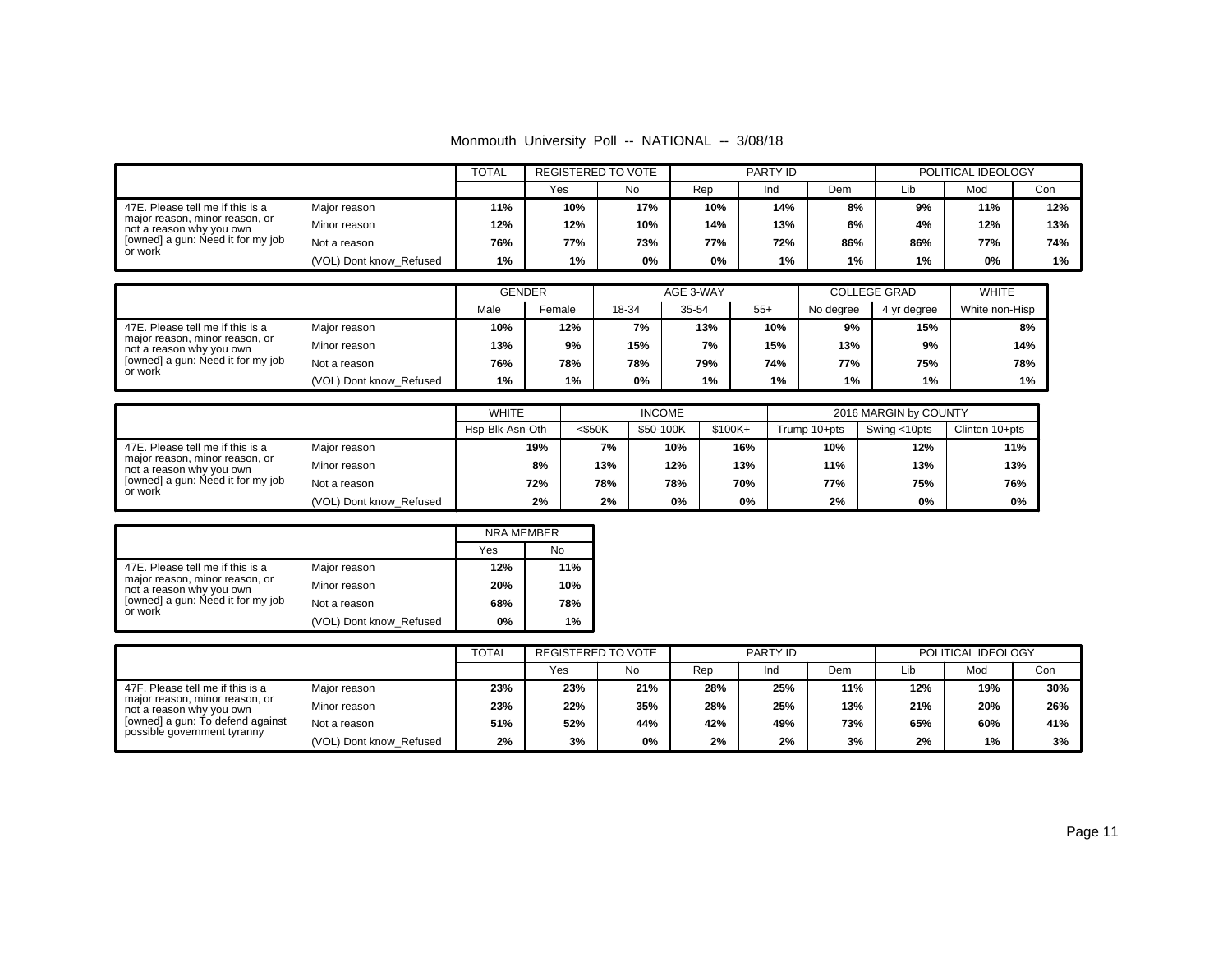|  |  |  |  | Monmouth University Poll -- NATIONAL -- 3/08/18 |  |  |
|--|--|--|--|-------------------------------------------------|--|--|
|--|--|--|--|-------------------------------------------------|--|--|

|                                                                                                                                                                                                                   |                         | <b>GENDER</b> |        |       | AGE 3-WAY |       | <b>COLLEGE GRAD</b> |             | <b>WHITE</b>   |
|-------------------------------------------------------------------------------------------------------------------------------------------------------------------------------------------------------------------|-------------------------|---------------|--------|-------|-----------|-------|---------------------|-------------|----------------|
|                                                                                                                                                                                                                   |                         | Male          | Female | 18-34 | 35-54     | $55+$ | No degree           | 4 yr degree | White non-Hisp |
| 47F. Please tell me if this is a<br>Major reason<br>major reason, minor reason, or<br>Minor reason<br>not a reason why you own<br>[owned] a gun: To defend against<br>Not a reason<br>possible government tyranny |                         | 30%           | 10%    | 38%   | 25%       | 13%   | 27%                 | 13%         | 21%            |
|                                                                                                                                                                                                                   |                         | 25%           | 20%    | 28%   | 23%       | 20%   | 25%                 | 18%         | 28%            |
|                                                                                                                                                                                                                   |                         | 43%           | 65%    | 34%   | 51%       | 62%   | 45%                 | 68%         | 48%            |
|                                                                                                                                                                                                                   | (VOL) Dont know Refused | $1\%$         | 4%     | 0%    | 1%        | 5%    | 3%                  | 1%          | 3%             |

|                                                                                                                                                                   |                         | <b>WHITE</b><br><b>INCOME</b> |           |           | 2016 MARGIN by COUNTY |              |              |                |
|-------------------------------------------------------------------------------------------------------------------------------------------------------------------|-------------------------|-------------------------------|-----------|-----------|-----------------------|--------------|--------------|----------------|
|                                                                                                                                                                   |                         | Hsp-Blk-Asn-Oth               | $<$ \$50K | \$50-100K | $$100K +$             | Trump 10+pts | Swing <10pts | Clinton 10+pts |
| 47F. Please tell me if this is a<br>maior reason, minor reason, or<br>not a reason why you own<br>[owned] a gun: To defend against<br>possible government tyranny | Maior reason            | 31%                           | 23%       | 18%       | 32%                   | 21%          | 30%          | 22%            |
|                                                                                                                                                                   | Minor reason            | 12%                           | 27%       | 24%       | 17%                   | 23%          | 22%          | 23%            |
|                                                                                                                                                                   | Not a reason            | 55%                           | 45%       | 58%       | 51%                   | 52%          | 46%          | 54%            |
|                                                                                                                                                                   | (VOL) Dont know Refused | 2%                            | 5%        | $0\%$     | 0%                    | 4%           | 2%           | 0%             |

|                                                                 |                         | <b>NRA MEMBER</b> |     |
|-----------------------------------------------------------------|-------------------------|-------------------|-----|
|                                                                 |                         | Yes               | No  |
| 47F. Please tell me if this is a                                | Major reason            | 42%               | 19% |
| major reason, minor reason, or<br>not a reason why you own      | Minor reason            | 30%               | 22% |
| [owned] a gun: To defend against<br>possible government tyranny | Not a reason            | 28%               | 57% |
|                                                                 | (VOL) Dont know Refused | $0\%$             | 3%  |

|                                                                                                                                           |                         | <b>TOTAL</b> | REGISTERED TO VOTE |     | PARTY ID |     |     | POLITICAL IDEOLOGY |     |       |
|-------------------------------------------------------------------------------------------------------------------------------------------|-------------------------|--------------|--------------------|-----|----------|-----|-----|--------------------|-----|-------|
|                                                                                                                                           |                         |              | Yes                | No  | Rep      | Ind | Dem | Lib                | Mod | Con   |
| 47G. Please tell me if this is a<br>major reason, minor reason, or<br>not a reason why you own<br>[owned] a gun: To collect as a<br>hobby | Major reason            | 27%          | 25%                | 42% | 38%      | 23% | 16% | 26%                | 21% | 28%   |
|                                                                                                                                           | Minor reason            | 30%          | 32%                | 16% | 30%      | 33% | 20% | 16%                | 29% | 37%   |
|                                                                                                                                           | Not a reason            | 43%          | 43%                | 41% | 32%      | 42% | 64% | 59%                | 50% | 35%   |
|                                                                                                                                           | (VOL) Dont know Refused | 0%           | 0%                 | 0%  | 0%       | 1%  | 0%  | 0%                 | 0%  | $1\%$ |

|                                                                                                                                                                                           |                         | <b>GENDER</b> |        |       | AGE 3-WAY |       | <b>COLLEGE GRAD</b> |             | <b>WHITE</b>   |
|-------------------------------------------------------------------------------------------------------------------------------------------------------------------------------------------|-------------------------|---------------|--------|-------|-----------|-------|---------------------|-------------|----------------|
|                                                                                                                                                                                           |                         | Male          | Female | 18-34 | 35-54     | $55+$ | No degree           | 4 yr degree | White non-Hisp |
| 47G. Please tell me if this is a<br>Major reason<br>major reason, minor reason, or<br>Minor reason<br>not a reason why you own<br>[owned] a gun: To collect as a<br>Not a reason<br>hobby | 29%                     | 23%           | 34%    | 26%   | 23%       | 29%   | 20%                 | 28%         |                |
|                                                                                                                                                                                           |                         | 34%           | 22%    | 31%   | 37%       | 23%   | 30%                 | 30%         | 33%            |
|                                                                                                                                                                                           |                         | 36%           | 55%    | 35%   | 36%       | 54%   | 40%                 | 51%         | 40%            |
|                                                                                                                                                                                           | (VOL) Dont know Refused | 1%            | 0%     | 0%    | 1%        | 0%    | 1%                  | 0%          | 0%             |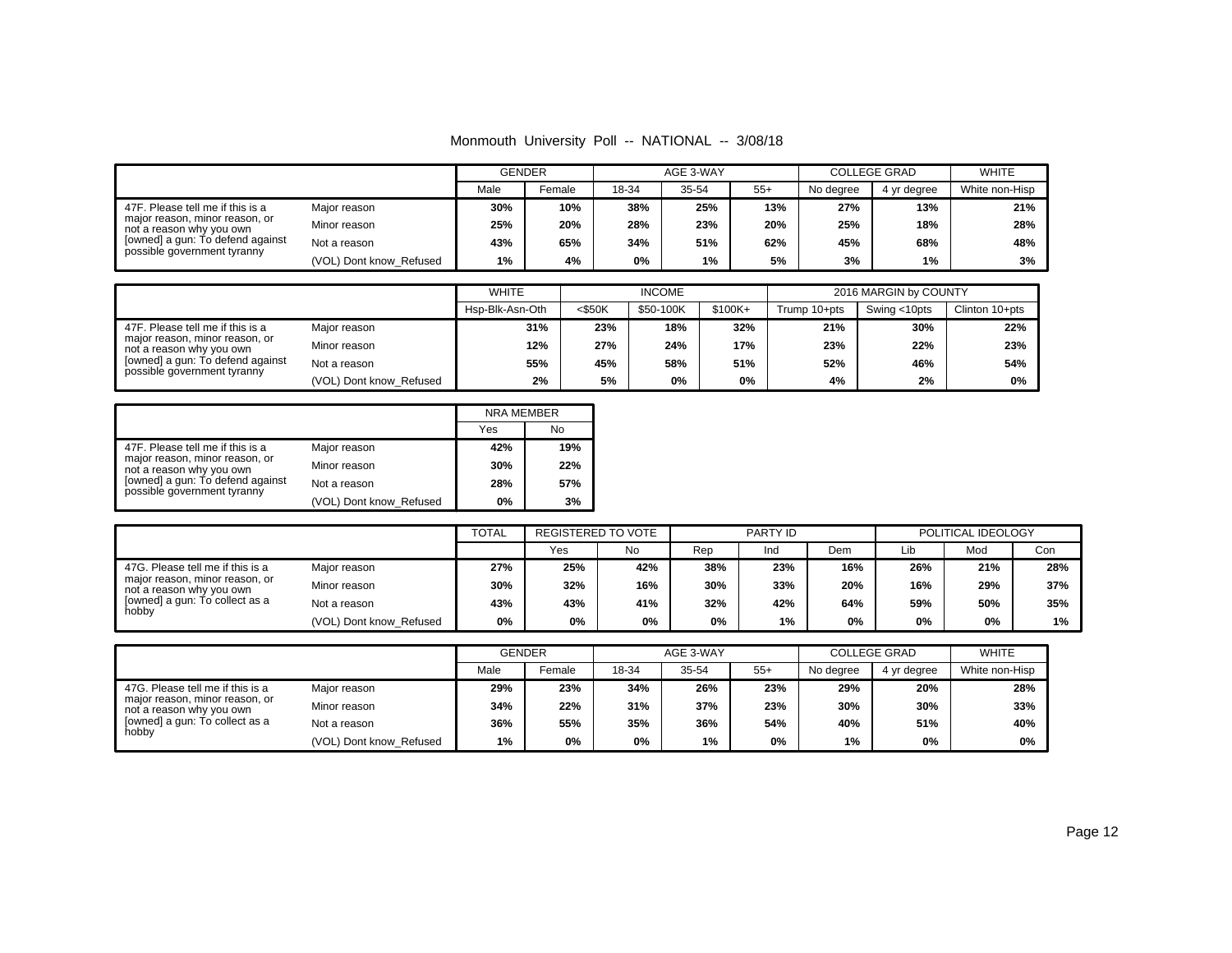## Monmouth University Poll -- NATIONAL -- 3/08/18

|                                                                                                                                                                                           |                         | <b>WHITE</b><br><b>INCOME</b> |           |           |          | 2016 MARGIN by COUNTY |              |                |
|-------------------------------------------------------------------------------------------------------------------------------------------------------------------------------------------|-------------------------|-------------------------------|-----------|-----------|----------|-----------------------|--------------|----------------|
|                                                                                                                                                                                           |                         |                               | $<$ \$50K | \$50-100K | $$100K+$ | Trump 10+pts          | Swing <10pts | Clinton 10+pts |
| 47G. Please tell me if this is a<br>Major reason<br>major reason, minor reason, or<br>Minor reason<br>not a reason why you own<br>[owned] a gun: To collect as a<br>Not a reason<br>hobby |                         | 26%                           | 30%       | 20%       | 32%      | 24%                   | 22%          | 33%            |
|                                                                                                                                                                                           |                         | 21%                           | 27%       | 33%       | 32%      | 36%                   | 21%          | 25%            |
|                                                                                                                                                                                           |                         | 51%                           | 42%       | 47%       | 36%      | 38%                   | 57%          | 41%            |
|                                                                                                                                                                                           | (VOL) Dont know Refused | 2%                            | $1\%$     | 0%        | 0%       | 1%                    | 0%           | 0%             |

|                                                                                                |                         | <b>NRA MEMBER</b> |     |
|------------------------------------------------------------------------------------------------|-------------------------|-------------------|-----|
|                                                                                                |                         | Yes               | No  |
| 47G. Please tell me if this is a<br>major reason, minor reason, or<br>not a reason why you own | Major reason            | 38%               | 24% |
|                                                                                                | Minor reason            | 44%               | 27% |
| [owned] a gun: To collect as a<br>hobby                                                        | Not a reason            | 18%               | 49% |
|                                                                                                | (VOL) Dont know_Refused | 0%                | 1%  |

|                                                                                                          |                                             | <b>TOTAL</b> | REGISTERED TO VOTE |     |     | PARTY ID |     |     | POLITICAL IDEOLOGY |     |
|----------------------------------------------------------------------------------------------------------|---------------------------------------------|--------------|--------------------|-----|-----|----------|-----|-----|--------------------|-----|
|                                                                                                          |                                             |              | Yes                | No  | Rep | Ind      | Dem | Lib | Mod                | Con |
| Yes, self<br>48. Are you or anyone in your<br>household a member of the<br>National Rifle Association or |                                             | 5%           | 5%                 | 5%  | 11% | 4%       | 0%  | 1%  | 4%                 | 9%  |
|                                                                                                          | Yes, someone else                           | 5%           | 4%                 | 6%  | 9%  | 3%       | 4%  | 5%  | 4%                 | 4%  |
| NRA? [IF YES, ASK:] Is that you                                                                          | Yes, both self and someone else             | 4%           | 4%                 | 5%  | 11% | 3%       | 0%  | 0%  | 3%                 | 8%  |
| or someone else in your<br>household?                                                                    | No. nobody in household is an<br>NRA member | 82%          | 82%                | 81% | 64% | 85%      | 94% | 93% | 85%                | 74% |
|                                                                                                          | (VOL) Dont know Refused                     | 4%           | 4%                 | 4%  | 5%  | 5%       | 1%  | 2%  | 4%                 | 5%  |

|                                                                                                                                                                                                    |                                 | <b>GENDER</b> |        | AGE 3-WAY |       |       | <b>COLLEGE GRAD</b> |             | <b>WHITE</b>   |
|----------------------------------------------------------------------------------------------------------------------------------------------------------------------------------------------------|---------------------------------|---------------|--------|-----------|-------|-------|---------------------|-------------|----------------|
|                                                                                                                                                                                                    |                                 | Male          | Female | 18-34     | 35-54 | $55+$ | No degree           | 4 yr degree | White non-Hisp |
| Yes, self<br>48. Are you or anyone in your<br>household a member of the<br>National Rifle Association or<br>NRA? [IF YES, ASK:] Is that you<br>or someone else in your<br>household?<br>NRA member |                                 | 9%            | 1%     | 4%        | 4%    | 7%    | 6%                  | 3%          | 6%             |
|                                                                                                                                                                                                    | Yes, someone else               | 4%            | 6%     | 6%        | 4%    | 4%    | 5%                  | 5%          | 6%             |
|                                                                                                                                                                                                    | Yes, both self and someone else | 6%            | 2%     | 5%        | 5%    | 3%    | 5%                  | 4%          | 4%             |
|                                                                                                                                                                                                    | No. nobody in household is an   | 76%           | 87%    | 80%       | 84%   | 82%   | 81%                 | 85%         | 80%            |
|                                                                                                                                                                                                    | (VOL) Dont know Refused         | 5%            | 4%     | 4%        | 4%    | 4%    | 4%                  | 3%          | 3%             |